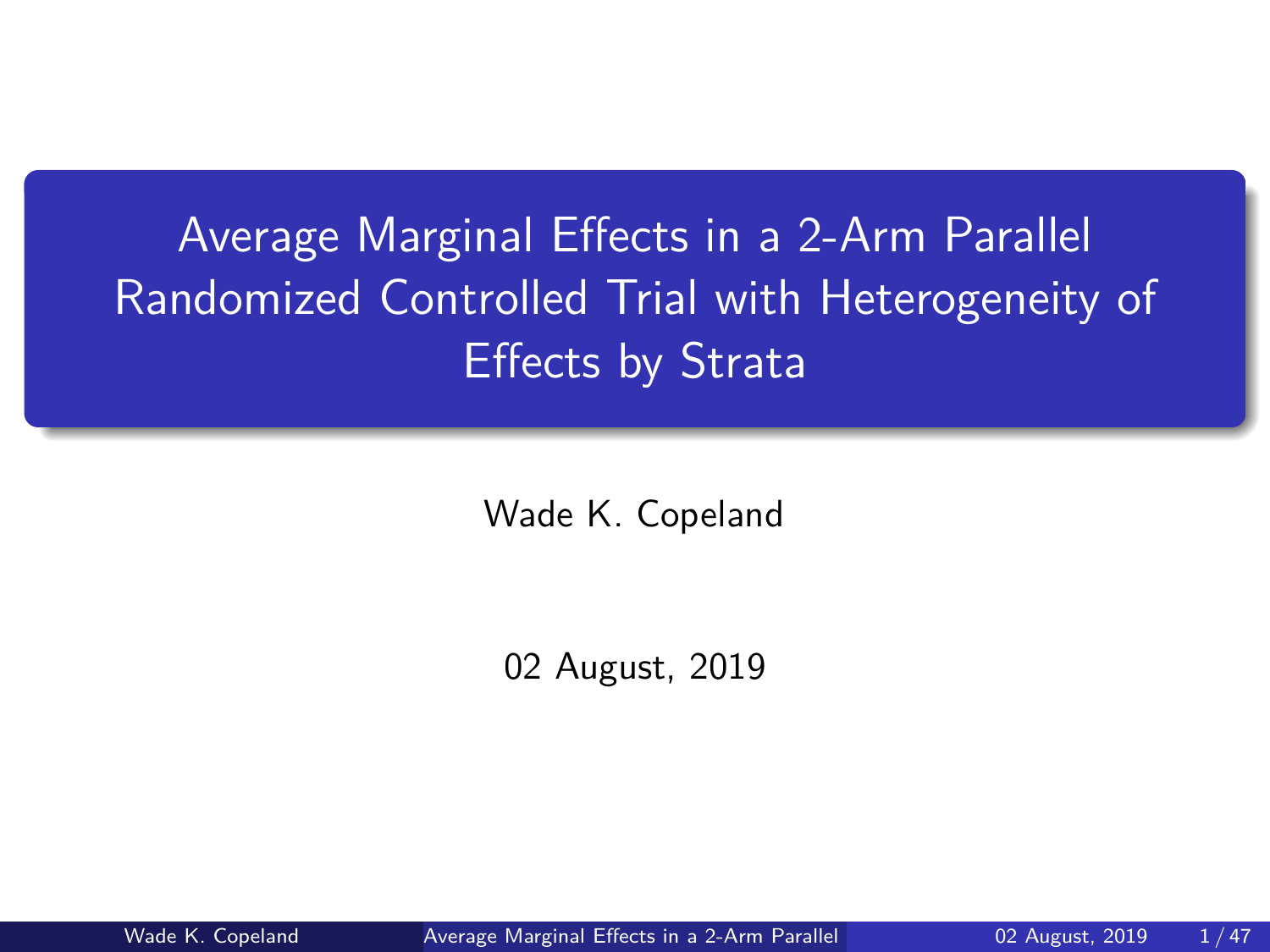

#### [Study Design](#page-6-0)

[Average Marginal Treatment Effect Estimation](#page-14-0)

[Standard Error of the Average Marginal Treatment Effect](#page-24-0)

#### [Statistical Inference](#page-39-0)

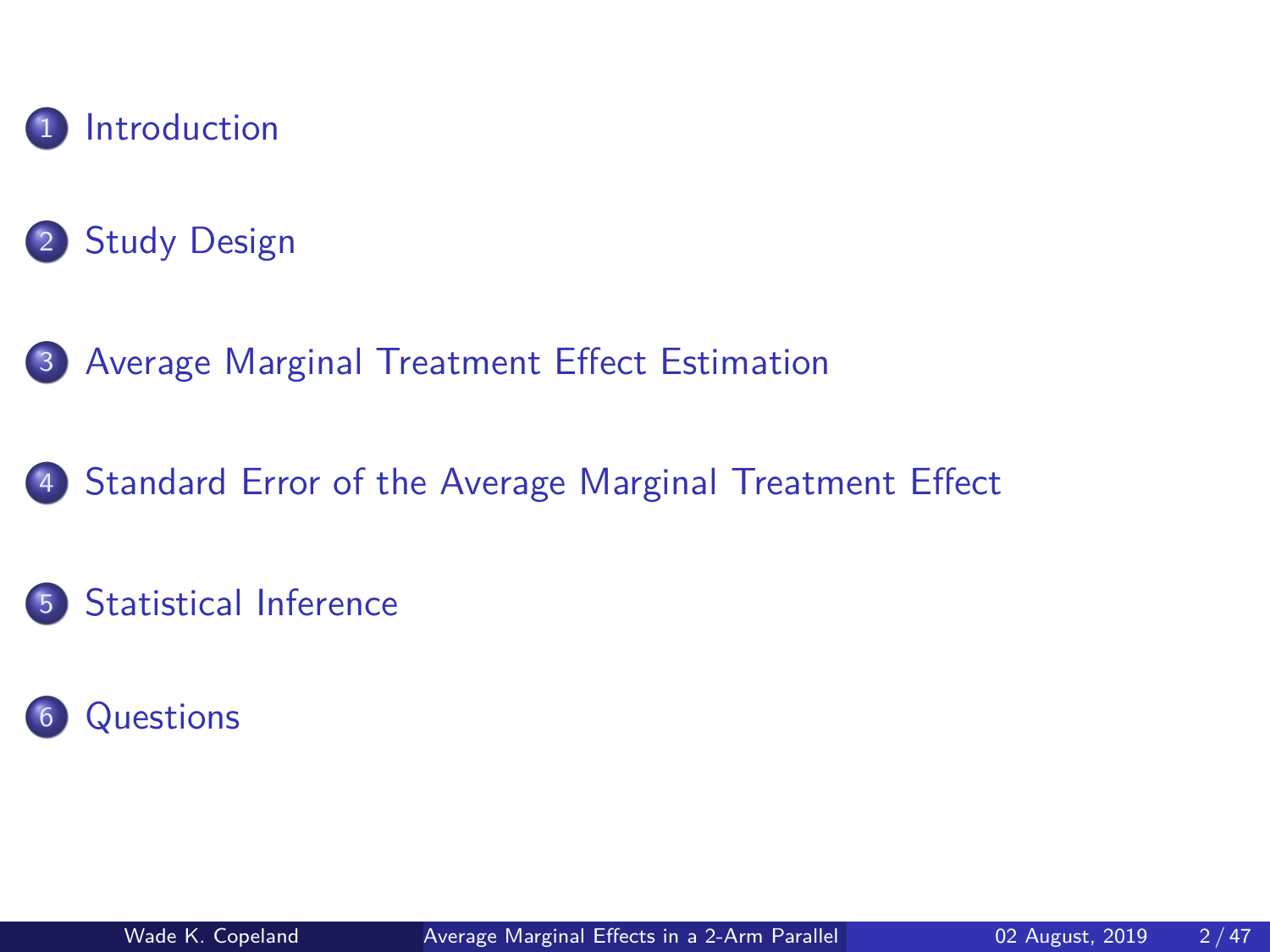# <span id="page-2-0"></span>Section 1

## [Introduction](#page-2-0)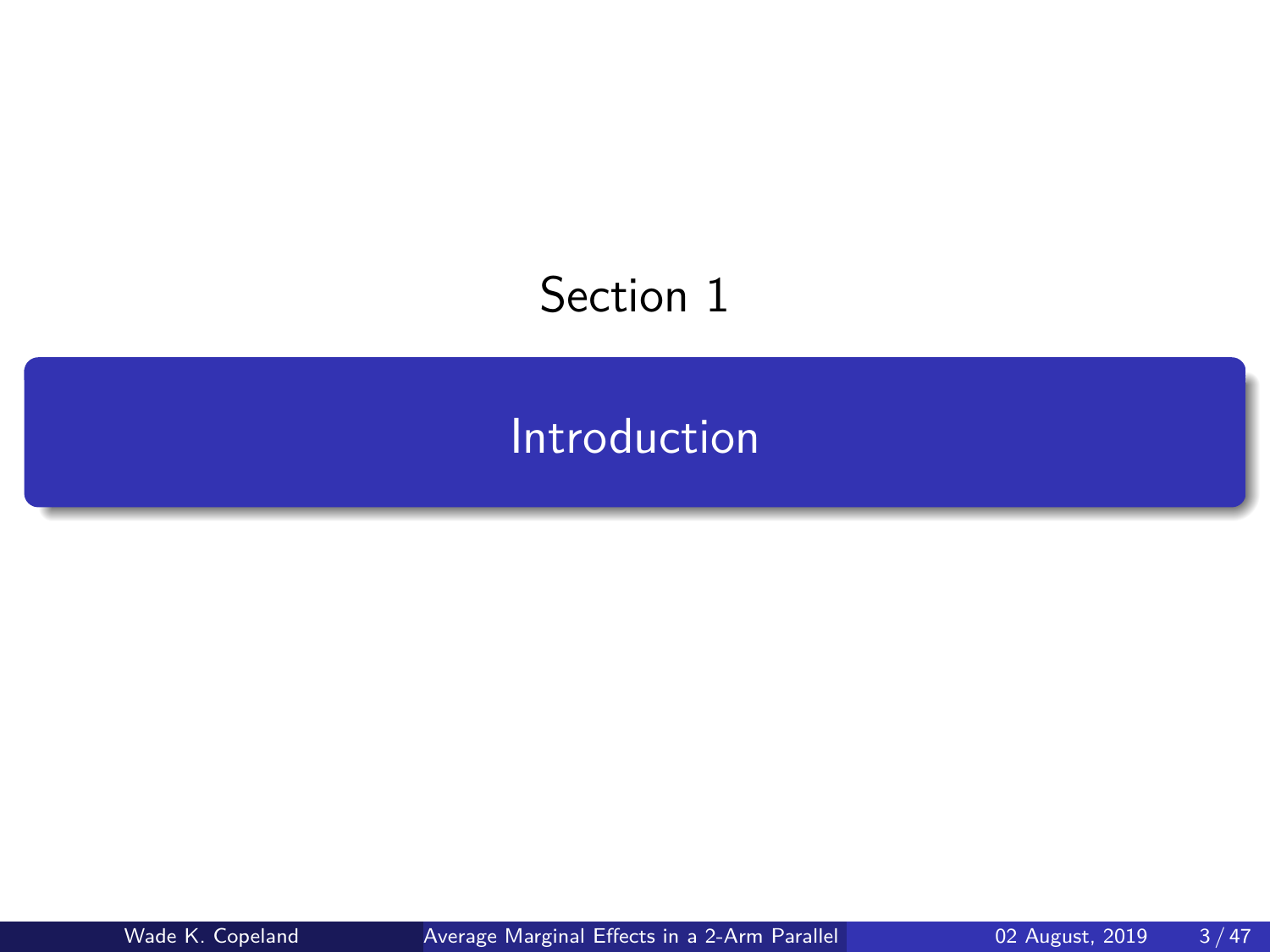The general(ized) linear model is very flexible. However, the reliance on effect estimation that requires fixed covariate values can, in some cases, be a severe limitation. This has led statisticians to develop methods related to estimating so-called **average marginal effects**, so named because the method of estimation averages over the marginal effects in a linear model to get a marginal effect that no longer depends on fixed covariate values [\[Wooldridge, 2000,](#page-46-1) [Greene, 2003\]](#page-45-0). For the remainder of this presentation we will refer to the **average marginal effect** using the acronym **AME**.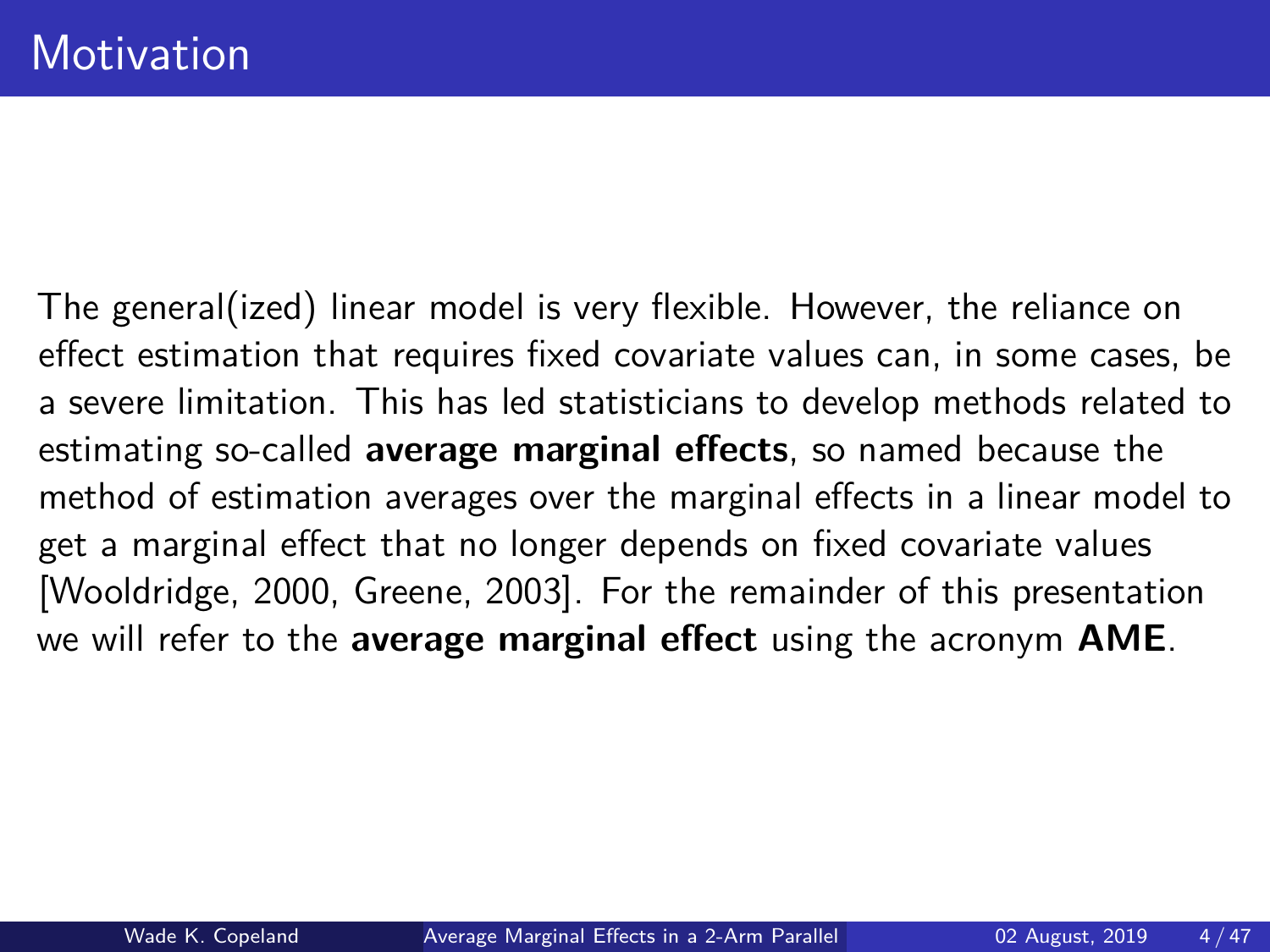The theory behind estimating the AME and calculating the standard error of the estimate is complex. This leads to two general problems in the literature discussing them. The first case abstracts the issue to the point that the average user is unable to decipher what to do in a real application [\[StataCorp. 2019\]](#page-46-2). The second case avoids all of the theory and only speaks in general terms, quickly switching to black-box solutions, such as the margins command in STATA [\[Williams, 2012\]](#page-46-3).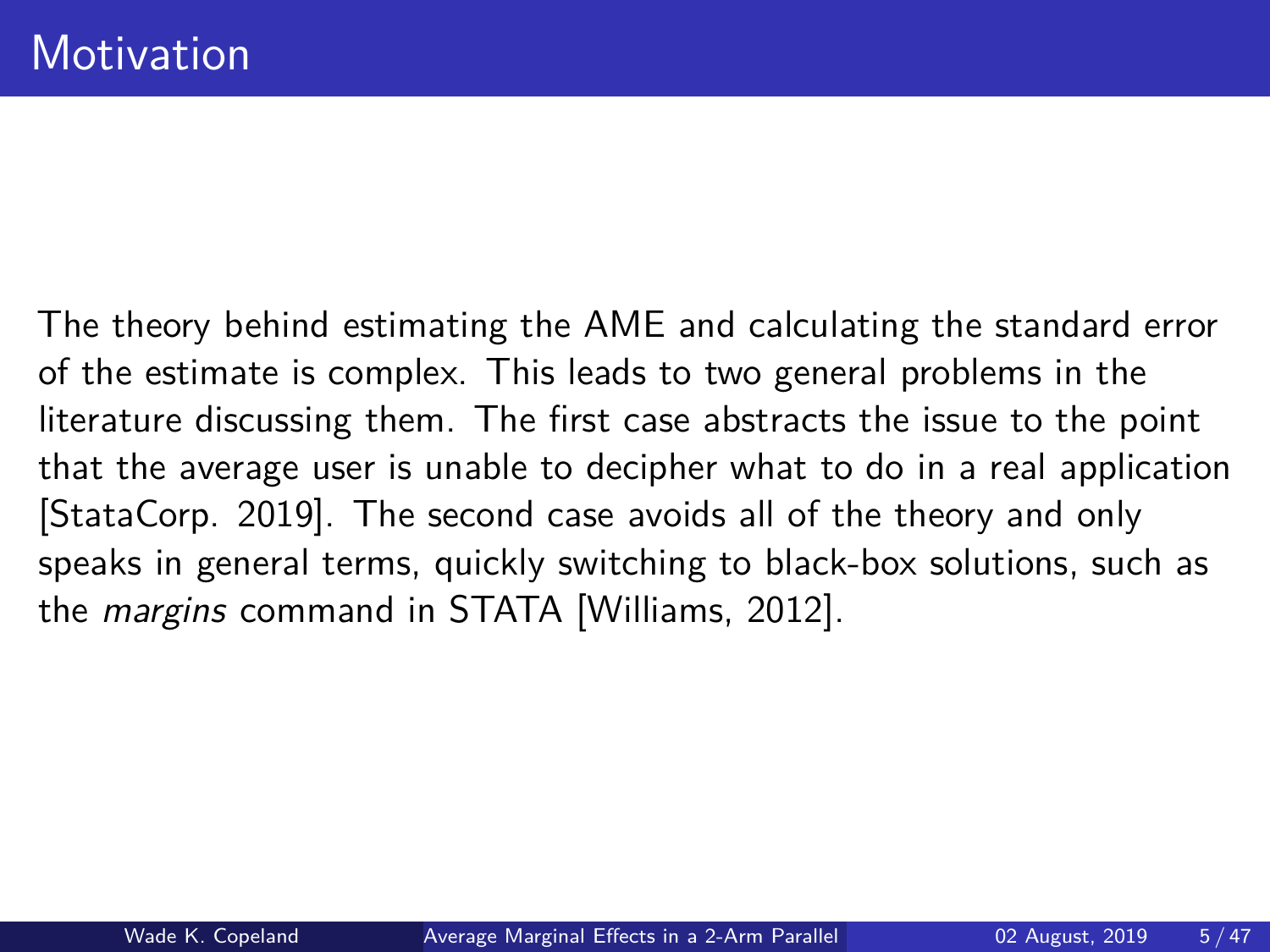The utility of the AME in the context of regression modeling makes the lack of accessible resources in the literature it a tragedy for both statisticians and those who consume statistics.

In this presentation, I attempt to solve this problem by deriving the estimate of the AME, and its standard error in the context of a common experimental design; namely, a multisite 2-arm parallel randomized controlled trial (RCT). We follow each section with straight forward programming techniques to apply this method to real data.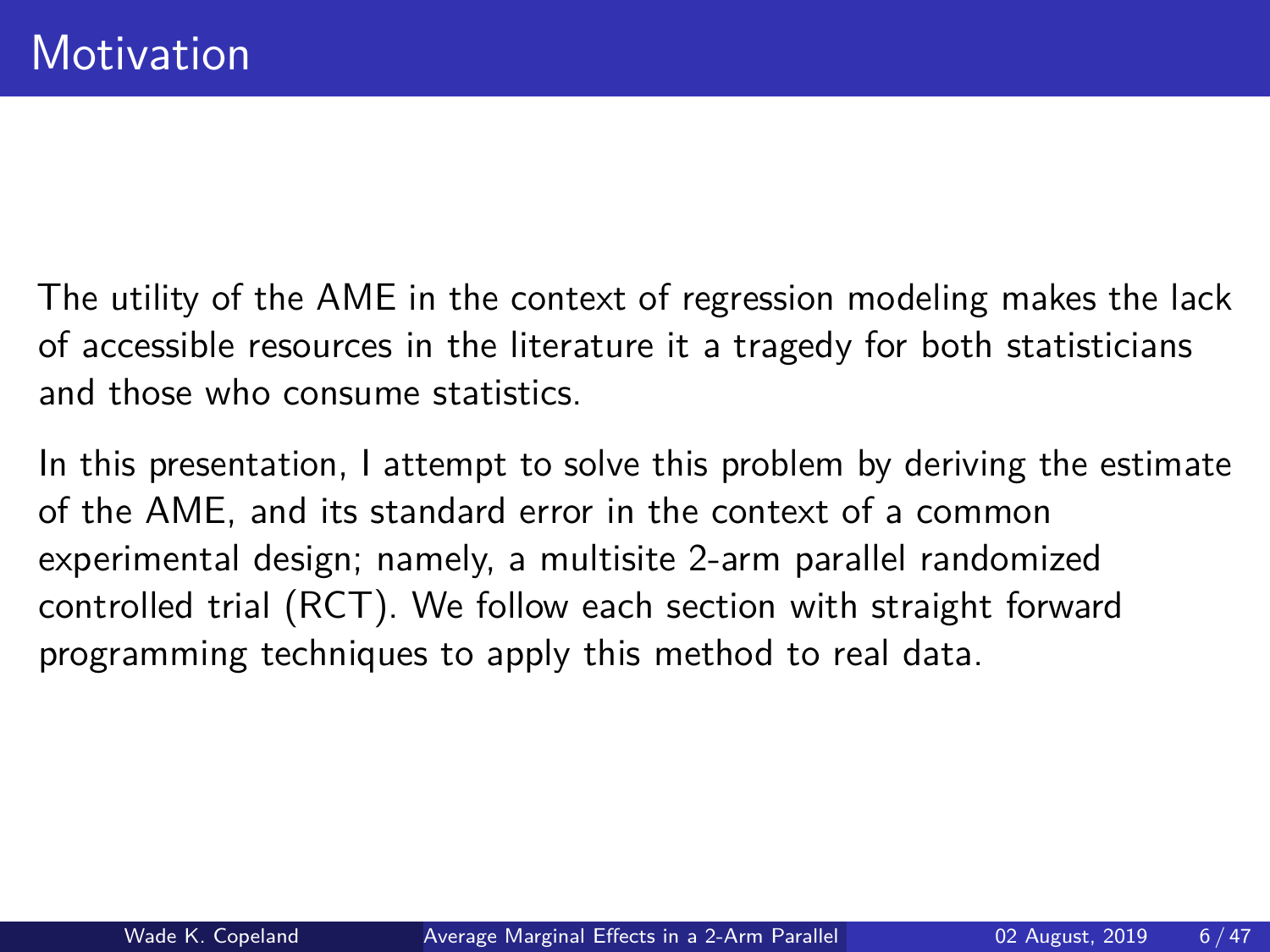## <span id="page-6-0"></span>Section 2

## [Study Design](#page-6-0)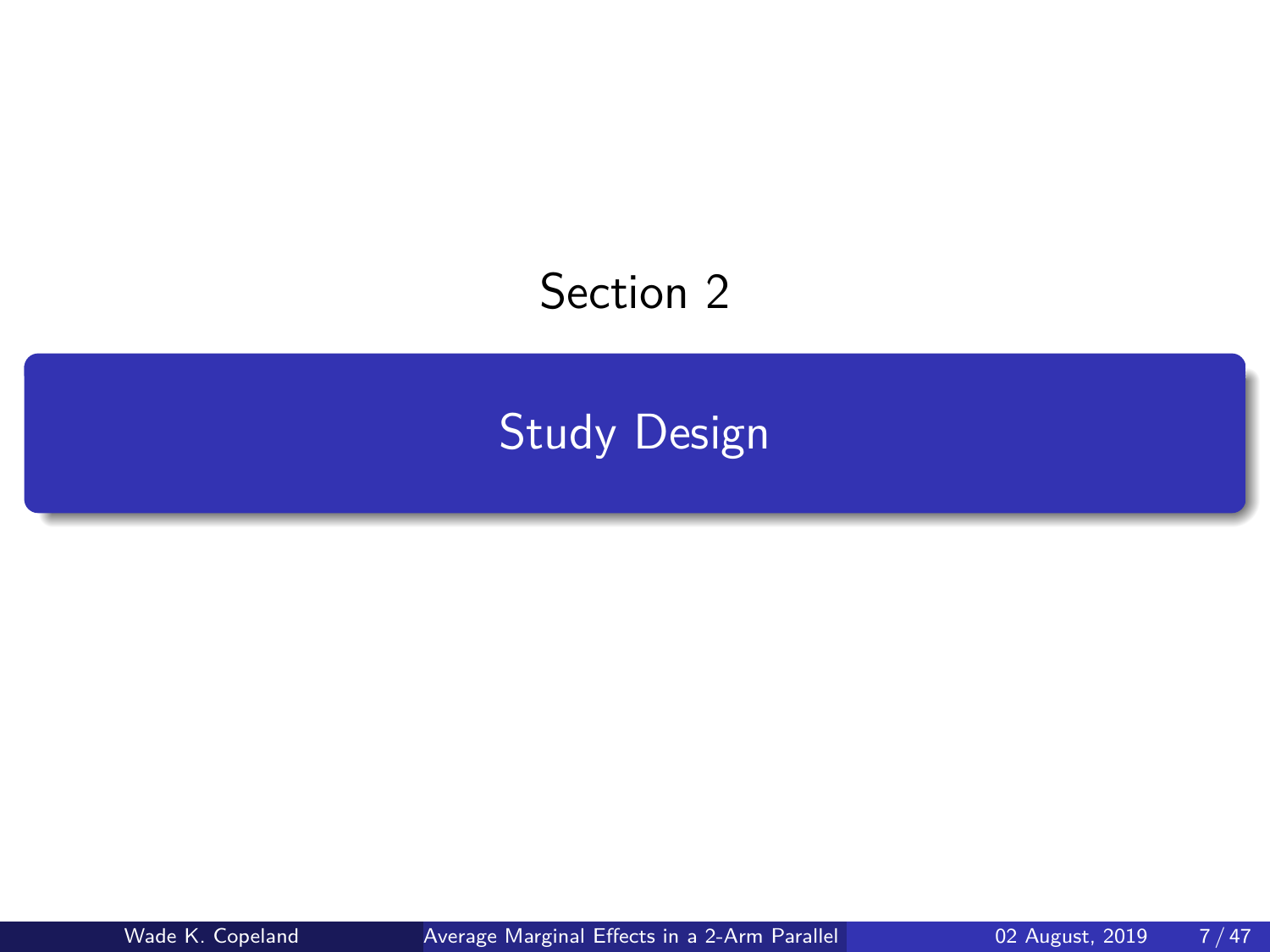A 2-arm parallel randomized controlled trial (RCT) is a study design where subjects are assigned randomly to either treatment or control groups (collectively called condition). An intervention is applied to the treatment group, and a placebo or standard of care is applied to the control group. At the follow-up, the results between the two groups are compared [\[Parab & Bhalerao, 2010\]](#page-46-4).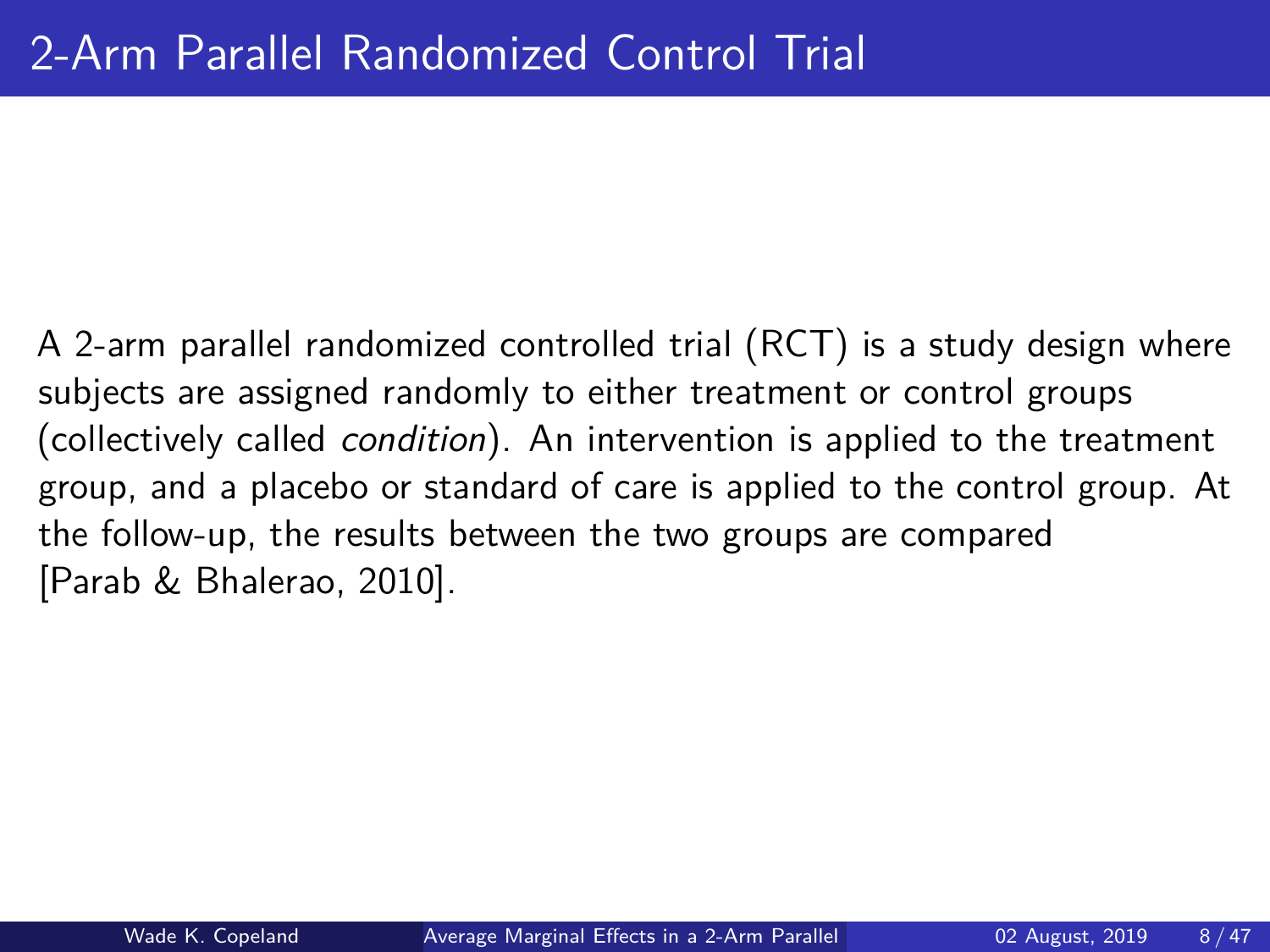## 2-Arm Parallel Randomized Control Trial



Figure 1: 2-Arm Parallel Randomized Controlled Trial Study Design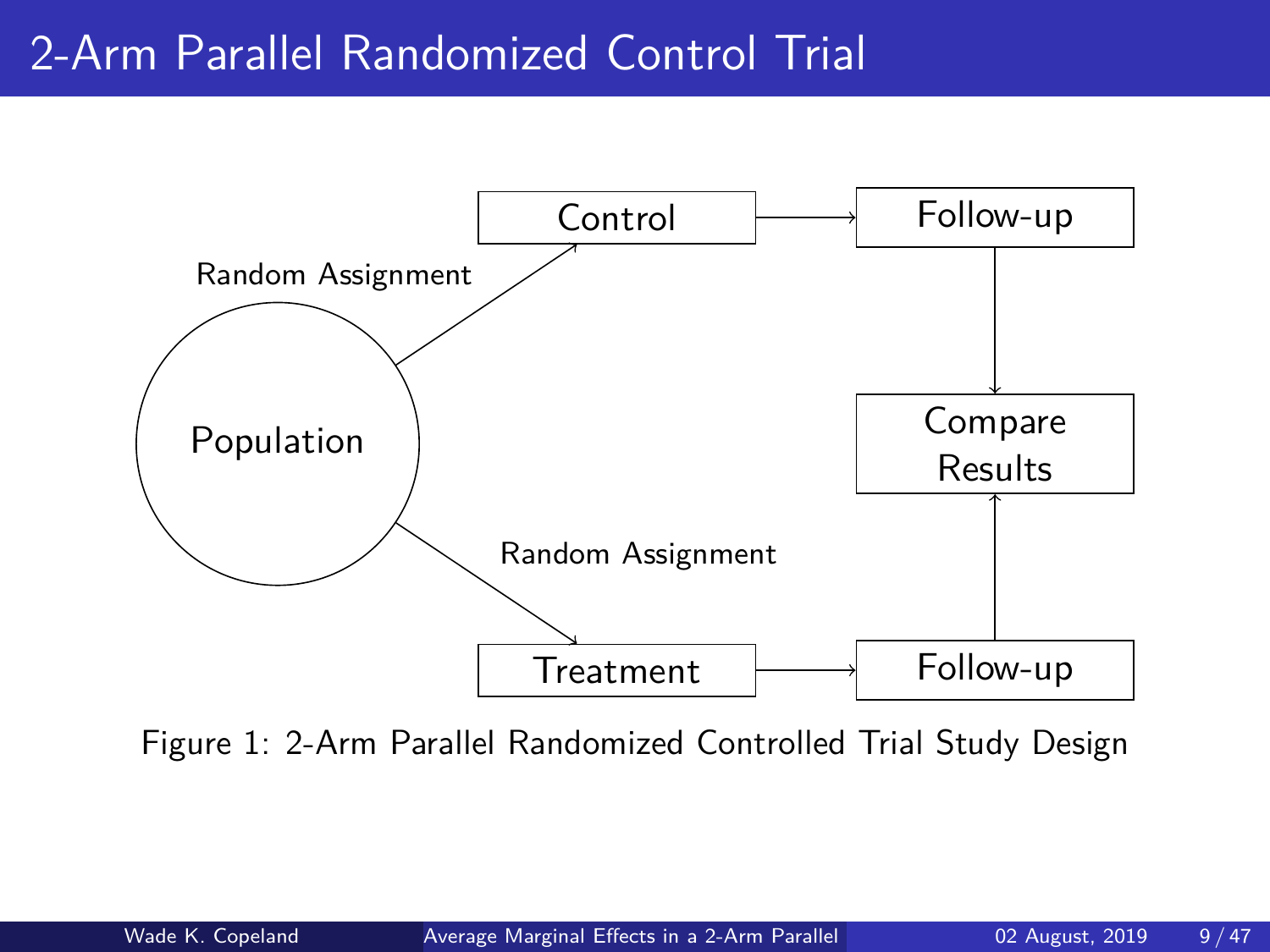Much of the virtue attributed to the RCT class of experimental designs comes from the process of randomizing participants into either treatment or control groups.

Under ideal circumstances, the randomization allows us to estimate causal effects because unmeasured confounders are balanced across the conditions. This is equivalent to saying that we could have switched subjects from either condition at the start of the study and still ended up with the same results (a property called *exchangeability*<sup>1</sup>) [\[Hernán & Robins, 2006\]](#page-45-1).

<sup>1</sup>Formally, exchangeability says that the counterfactual outcomes, one outcome observed (the factual outcome) and one that is unobserved (the outcome that would have been observed in a situation that didn't actually happen), are independent of condition.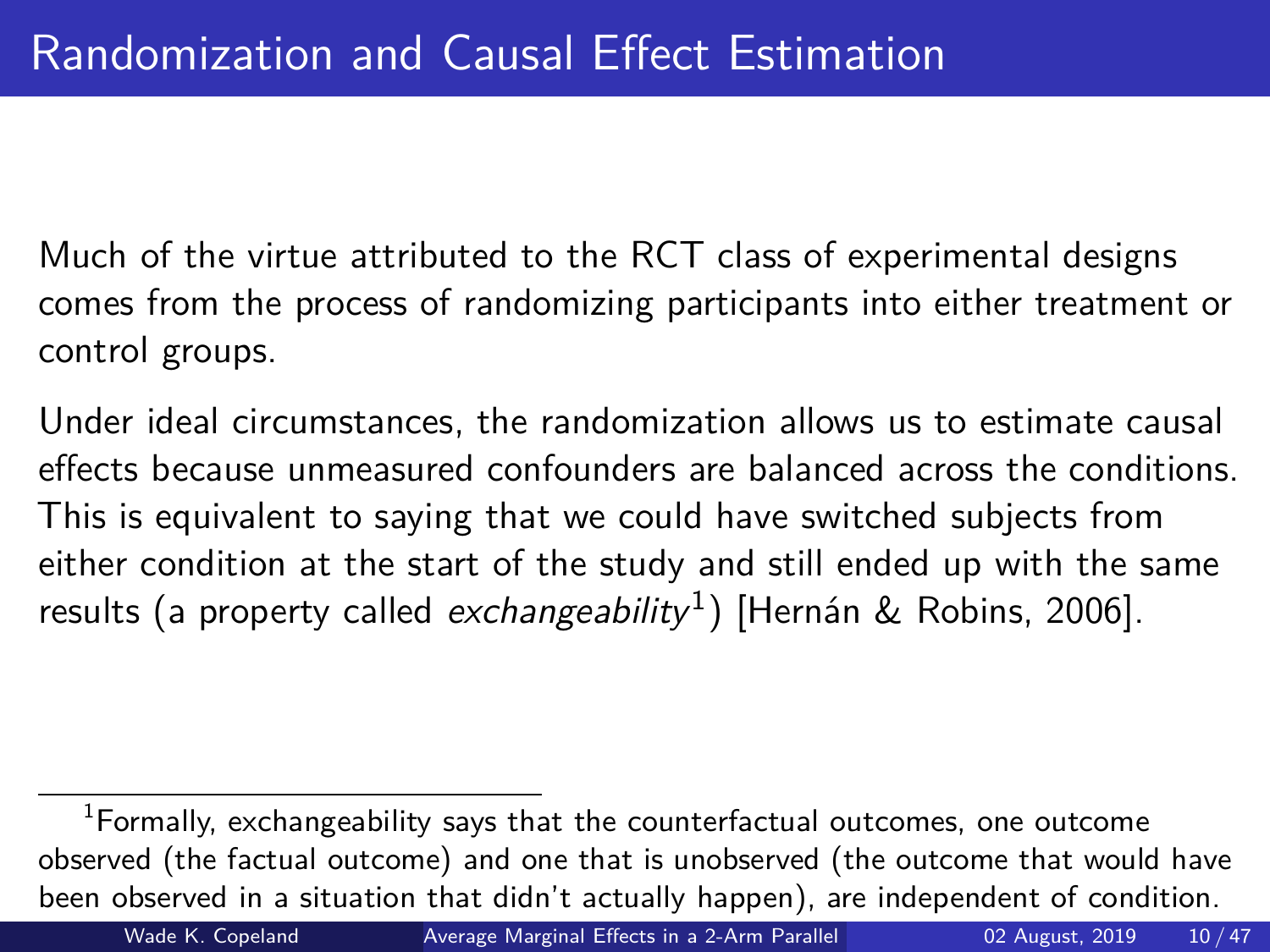A multisite RCT is similar only the same experiment is run over multiple sites with each observation within site being randomized (as opposed to randomizing the site such as in a group randomized trial). There are many reasons we would want to do this. Sometimes a single-site RCT is turned into a multisite RCT due to problems at a single location such as low recruitment. A multisite RCT also helps move a trial from only assessing efficacy to assessing the effectiveness by sampling from different populations with different baseline risk factors [\[Kraemer, 2000\]](#page-45-2).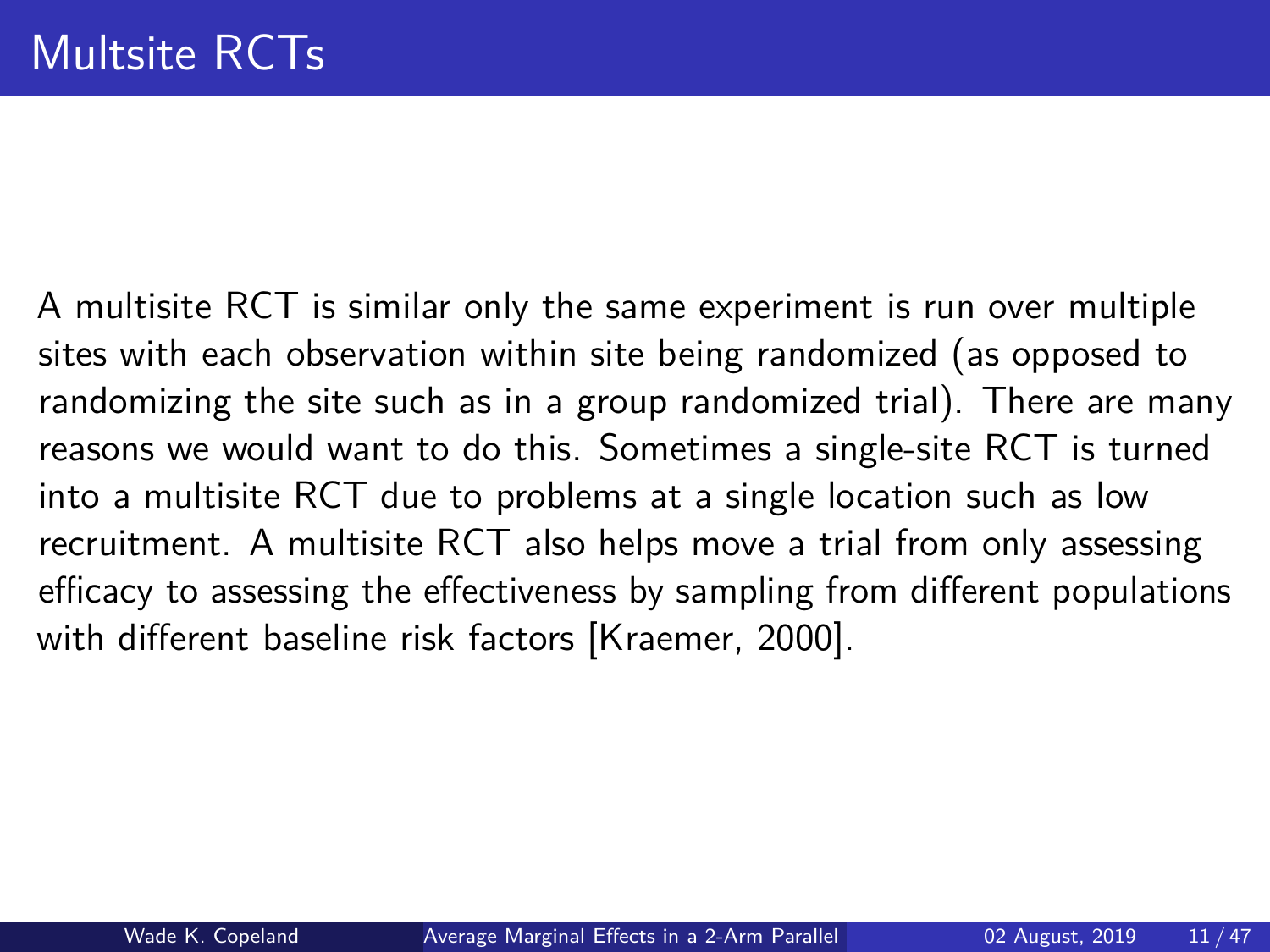Statistically, we can account for multiple sites by adjusting for the condition by site effect. The most straight forward way to model the expectation at the follow-up is as a linear function of condition, site, and site by condition.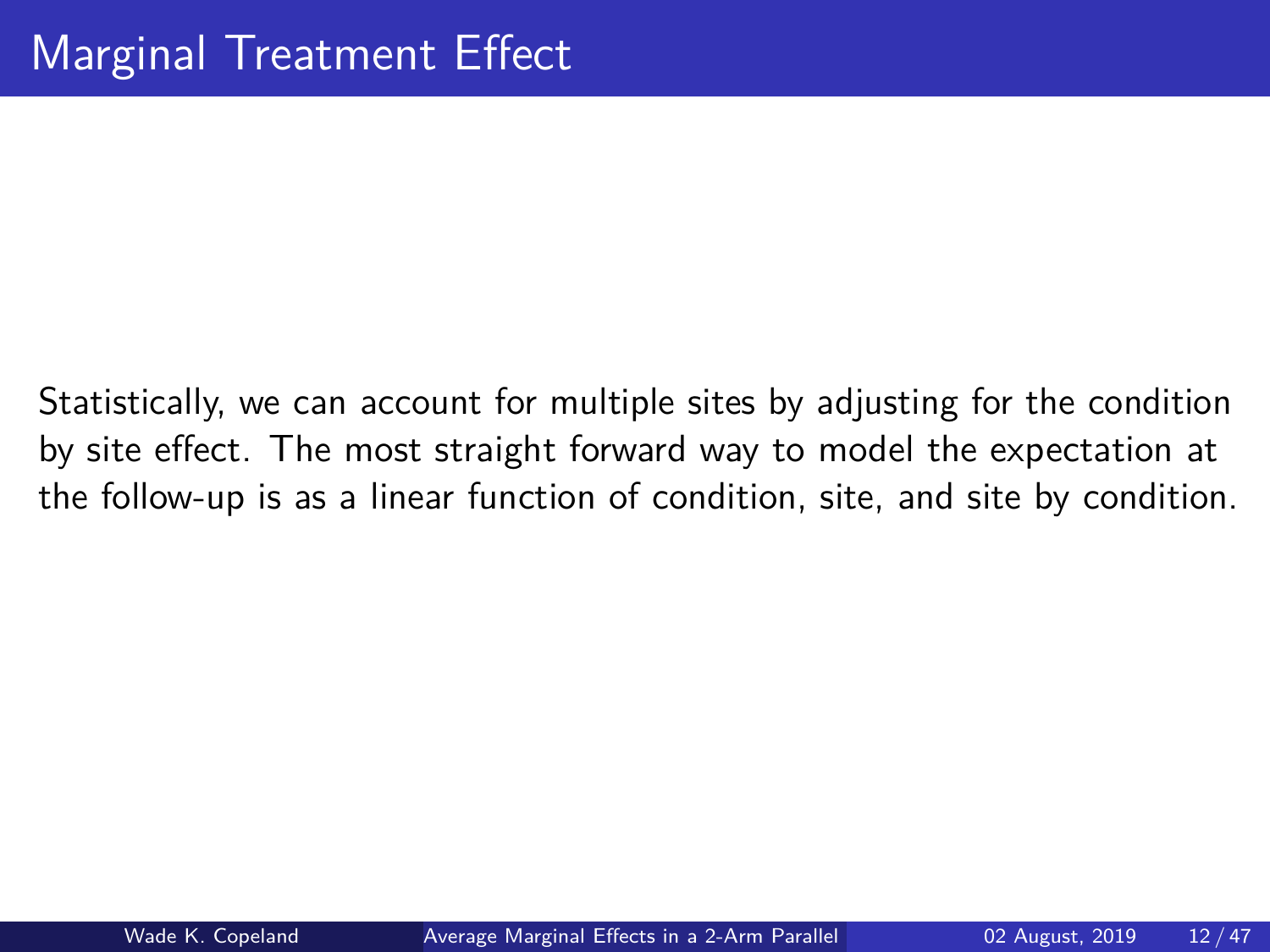Consider the following data generating process. Let  $y_i = \beta_0 + \beta_1 c_i + \beta_2 s_i + \beta_3 c_i s_i + \epsilon_i$  for  $i \in \{1, ..., n\}$  such that  $y_i \sim \mathcal{N}(\beta_0 + \beta_1 c_i + \beta_2 s_i + \beta_3 c_i s_i, \sigma_\epsilon^2).$ 

Let  $c_i = 0$  for an observation in the control condition and  $c_i = 1$  for an observation in the treatment condition. Let  $s_i = 0$  for an observation in the first site and  $s_i = 1$  for an observation in the second site.

The conditional expectation of  $y_i$  for a fixed value of  $c_i$  and  $s_i$  is as follows:

$$
E[y_i|c_i,s_i] = \beta_0 + \beta_1 c_i + \beta_2 s_i + \beta_3 c_i s_i
$$

 $1$ To keep things simple, I assume the conditional distribution of the response is normal. In general, this isn't necessary.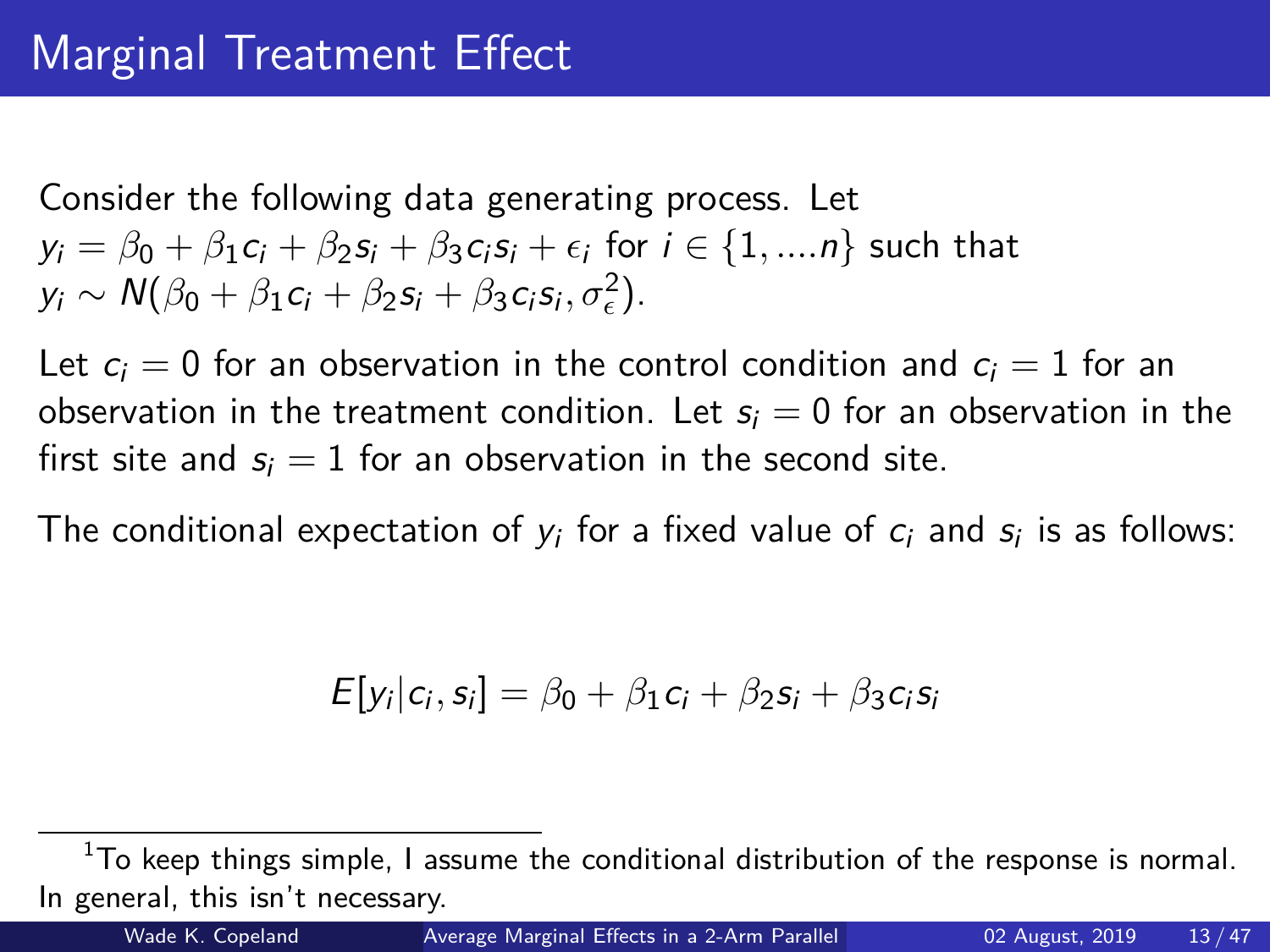To continue we need to calculate the expected marginal treatment effect for the *i<sup>th</sup>* observation.

The effect of the treatment condition is  $\mathcal{E}[y_i|c_i = 1, s_i] = \beta_0 + \beta_1 1 + \beta_2 s_i + \beta_3 1 s_i = \beta_0 + \beta_1 + \beta_2 s_i + \beta_3 s_i$ 

The effect of the control condition is  $E[y_i|c_i = 0, s_i] = \beta_0 + \beta_1 0 + \beta_2 s_i + \beta_3 0 s_i = \beta_0 + \beta_2 s_i$ 

Therefore the expected marginal treatment effects $^2$  are the first discrete  $\mathsf{difference},\; E[y_i|c_i=1,s_i] - E[y_i|c_i=0,s_i] =$  $β_0 + β_1 + β_2$ s<sub>i</sub> + β<sub>3</sub>s<sub>i</sub> − (β<sub>0</sub> + β<sub>2</sub>s<sub>i</sub>) = β<sub>1</sub> + β<sub>3</sub>s<sub>i</sub>

 $2An$  important subtlety here is that the marginal treatment effect is calculated for each observation. Let  $E[y_{i_{c_i=0}}|s_i]$  be the counterfactual outcome for each observation under the control condition and let  $E[y_{i_{c_i=1}}|s_i]$  be the counterfactual outcome for each observation under the treatment condition. Under exchangeability, we can show that  $E[y_{i_{c_i}}|s_i] = E[y_i|c_i,s_i]$  for all  $c_i \in \{0,1\}$ [\[Hernán, 2004\]](#page-45-3).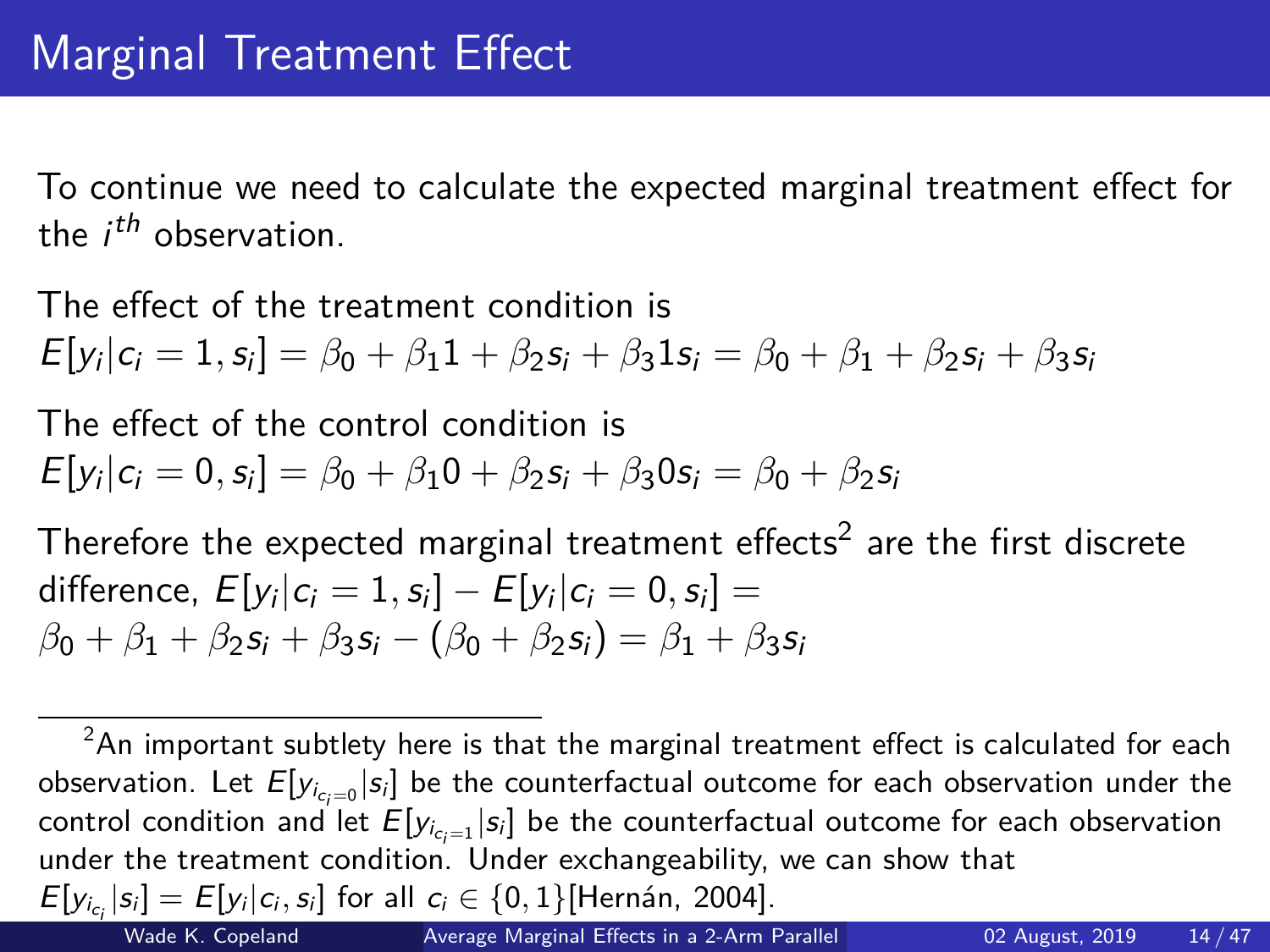## Section 3

## <span id="page-14-0"></span>[Average Marginal Treatment Effect Estimation](#page-14-0)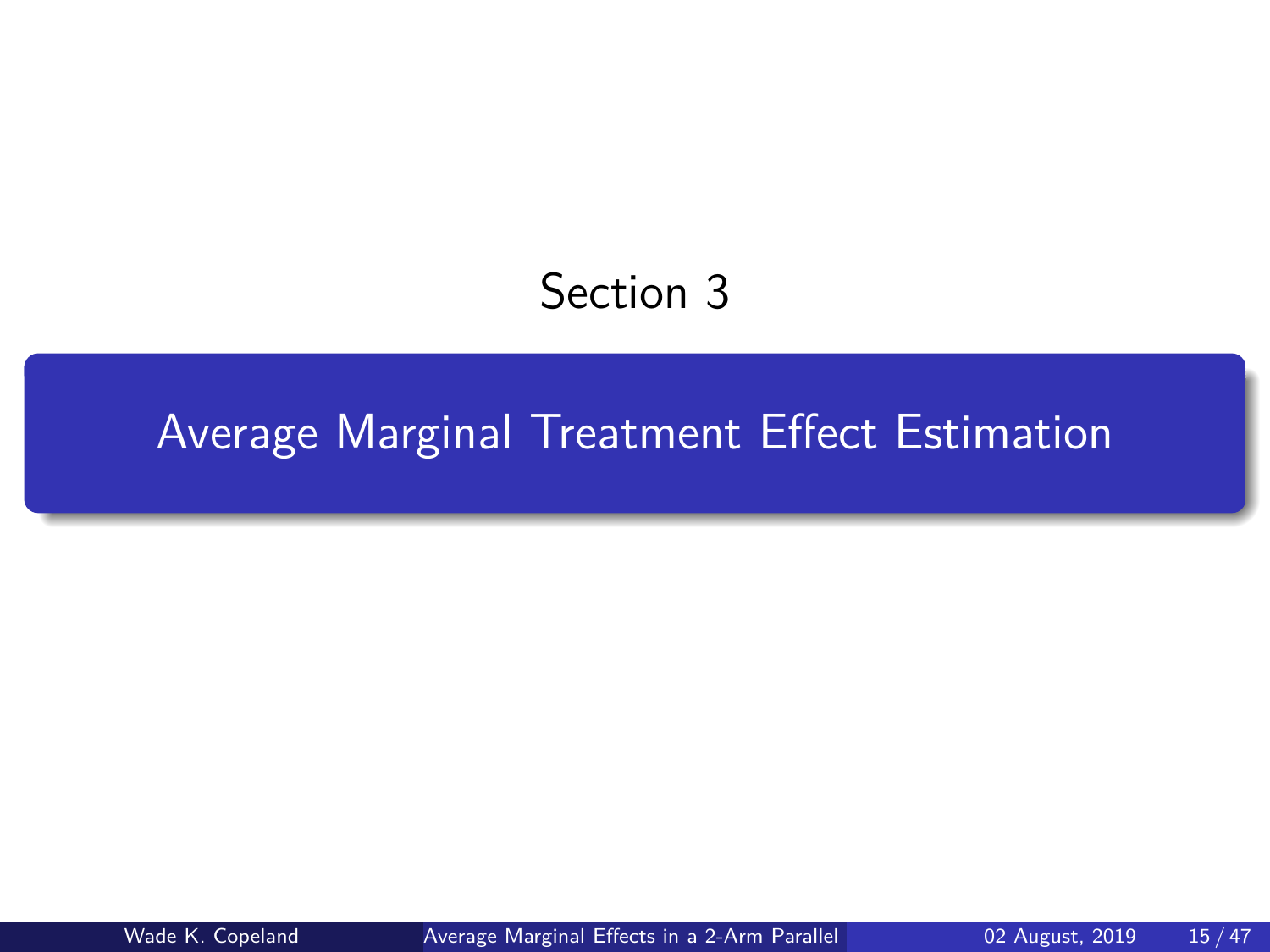The expected marginal treatment effect for the  $i^{th}$  observation, call it  $E[y_{d_i}|s_i]$ , still depends on value  $s_i$ . While the expected treatment effects by site may be of interest, generally we are interested in an effect that is unconditional on site. The basic mechanics of the general(ized) linear model does not allow for this since we can only calculate the marginal expectation for fixed values of site.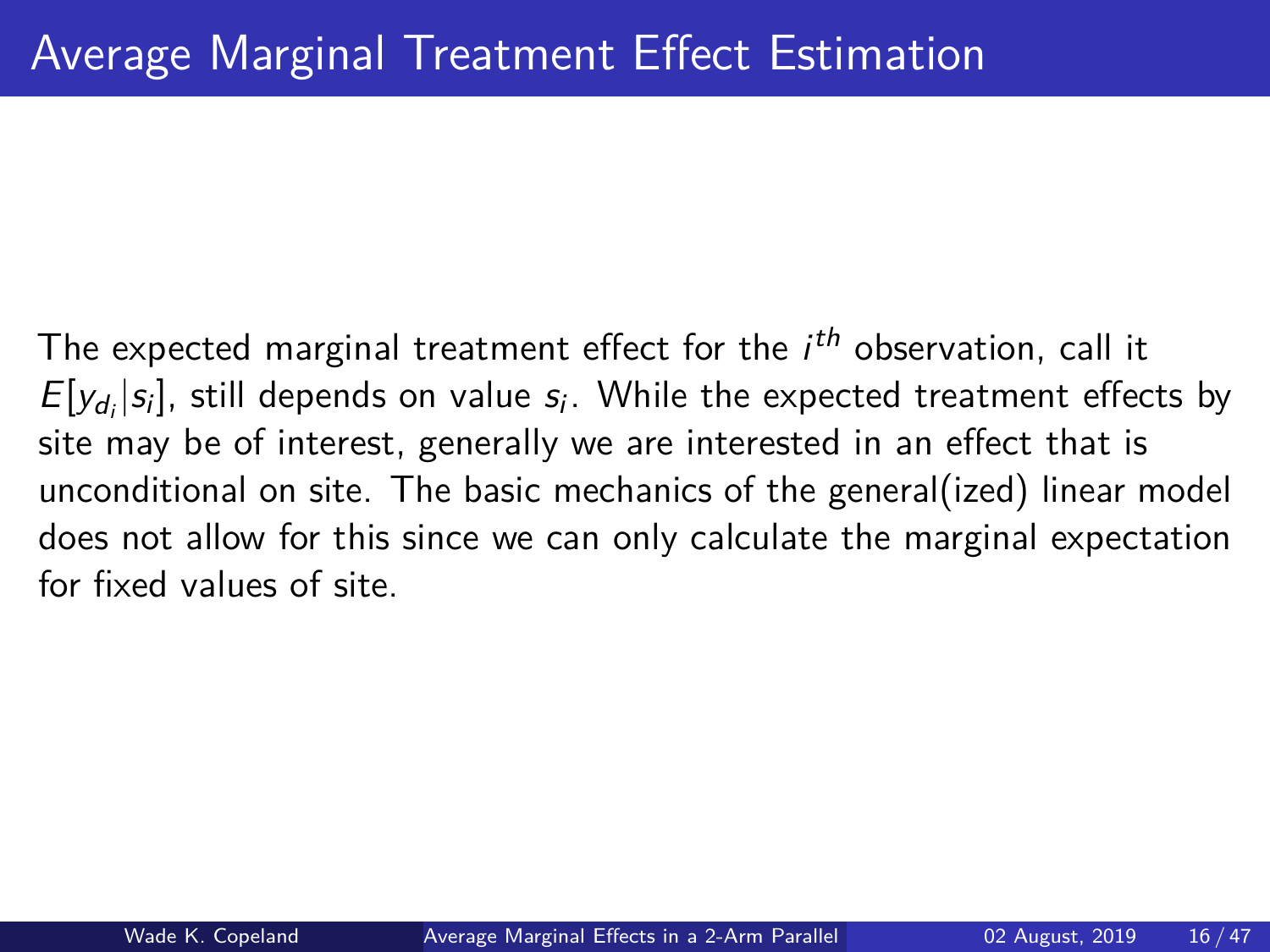A naive approach to the problem would be to test if the interaction of site by condition is significant and then remove it if it isn't. However, this approach falls into the classic trap of saying that failure to reject the null hypothesis is the same as saying there is no effect.

Another potential solution would be to use generalized estimating equations and cluster by site to get the population-averaged treatment effect. However, for those hoping to extend these methods to additional applications $^3$ , they will find this solution doesn't provide the flexibility in estimation they will want.

 $3$ An example is using the AME to estimate the risk ratio or risk difference for the treatment effect in a logistic regression model. Generalized estimating equations on their own can only estimate the odds ratio for the population-averaged effect. Another example is if we were to use longitudinal models. In this case, we would want to average over the subject-specific effect to account for the correlation and keep site fixed in the expectation, which we can later average over by estimating the AME.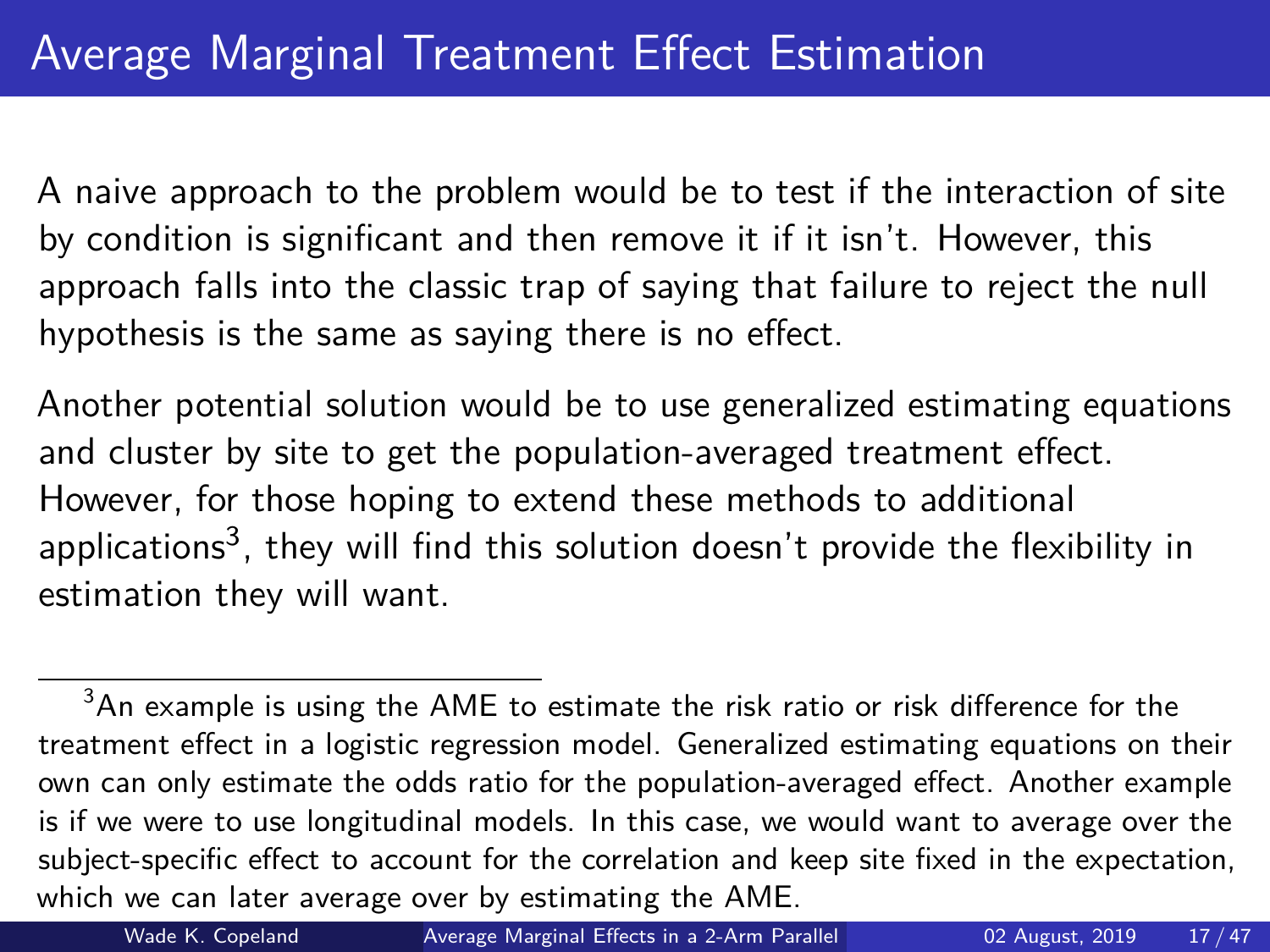We can solve this problem in a principled way that will provide for the flexibility we will want later. The first step is to apply the Law of Total Expectation to the  $i^{th}$  observation of the marginal treatment effect<sup>4</sup> [\[Bain & Engelhardt, 2000\]](#page-44-0).

 $E_{s_i}[E[y_{d_i}|s_i]] = E[y_{d_i}]$ 

<sup>&</sup>lt;sup>4</sup>Note that we have made the not-so-subtle transition from treating  $s_i$  as fixed in the expecatation to  $s_i$  as a random variable. Previously we could have treated  $s_i$  as random variable and arrived at this same point.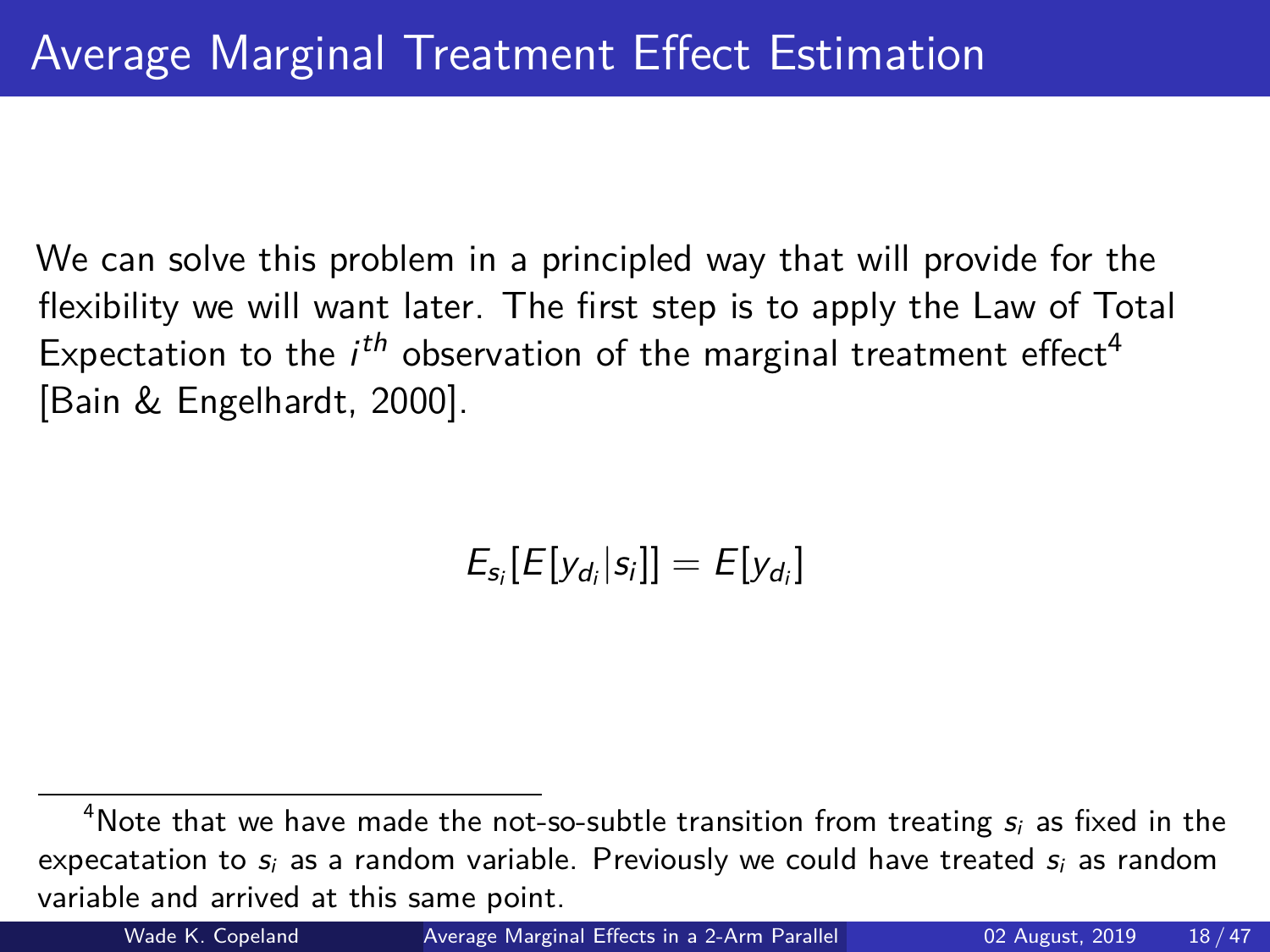Since  $s_i$  partitions the sample space (e.g.,  $Pr(s_i = 0) + Pr(s_i = 1) = 1$ ), we can further simplify.

$$
E[y_{d_i}] = \sum_{j=1}^{2} E[y_{d_i}|s_{ij}]Pr(s_{ij}) =
$$
  
\n
$$
E[y_{d_i}|s_i = 0]Pr(s_i = 0) + E[y_{d_i}|s_i = 1]Pr(s_i = 1) =
$$
  
\n
$$
\beta_1 Pr(s_i = 0) + (\beta_1 + \beta_3)Pr(s_i = 1) =
$$
  
\n
$$
\beta_1 (Pr(s_i = 0) + Pr(s_i = 1)) + \beta_3 Pr(s_i = 1) =
$$
  
\n
$$
\beta_1 + \beta_3 Pr(s_i = 1)
$$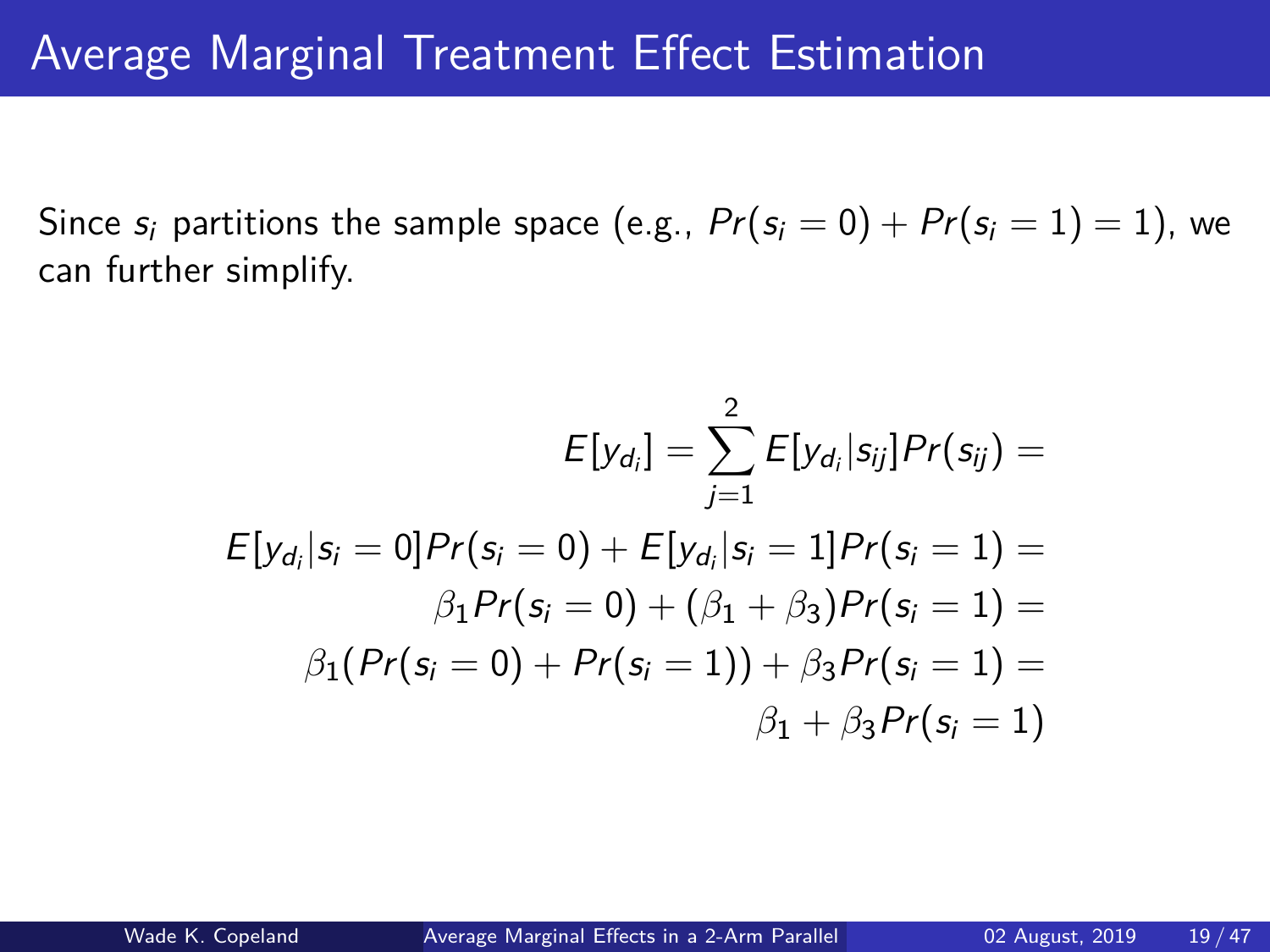## Average Marginal Treatment Effect Estimation

Calculating the unconditional effect for the  $i^{th}$  observation is just the conditional marginal treatment effect evaluated at the  $Pr(s_i = 1)$  which is the population AME.

Let  $y_1, y_2, \ldots, y_n$  be a sequence of *n* random variables with sample average 1  $\frac{1}{n}\sum_{i=1}^n y_{d_i}$ . We can see that this is the same as the unconditional marginal treatment effect, and where this estimator gets its name from.

$$
\frac{1}{n}\sum_{i=1}^{n}y_{d_i} = \frac{1}{n}\sum_{i=1}^{n}(\beta_1 + \beta_3 s_i) =
$$

$$
\frac{1}{n}(n\beta_1 + \beta_3 \sum_{i=1}^{n} s_i) = \beta_1 + \beta_3 \frac{\sum_{i=1}^{n} s_i}{n} =
$$

$$
\beta_1 + \beta_3 Pr(s_i = 1)
$$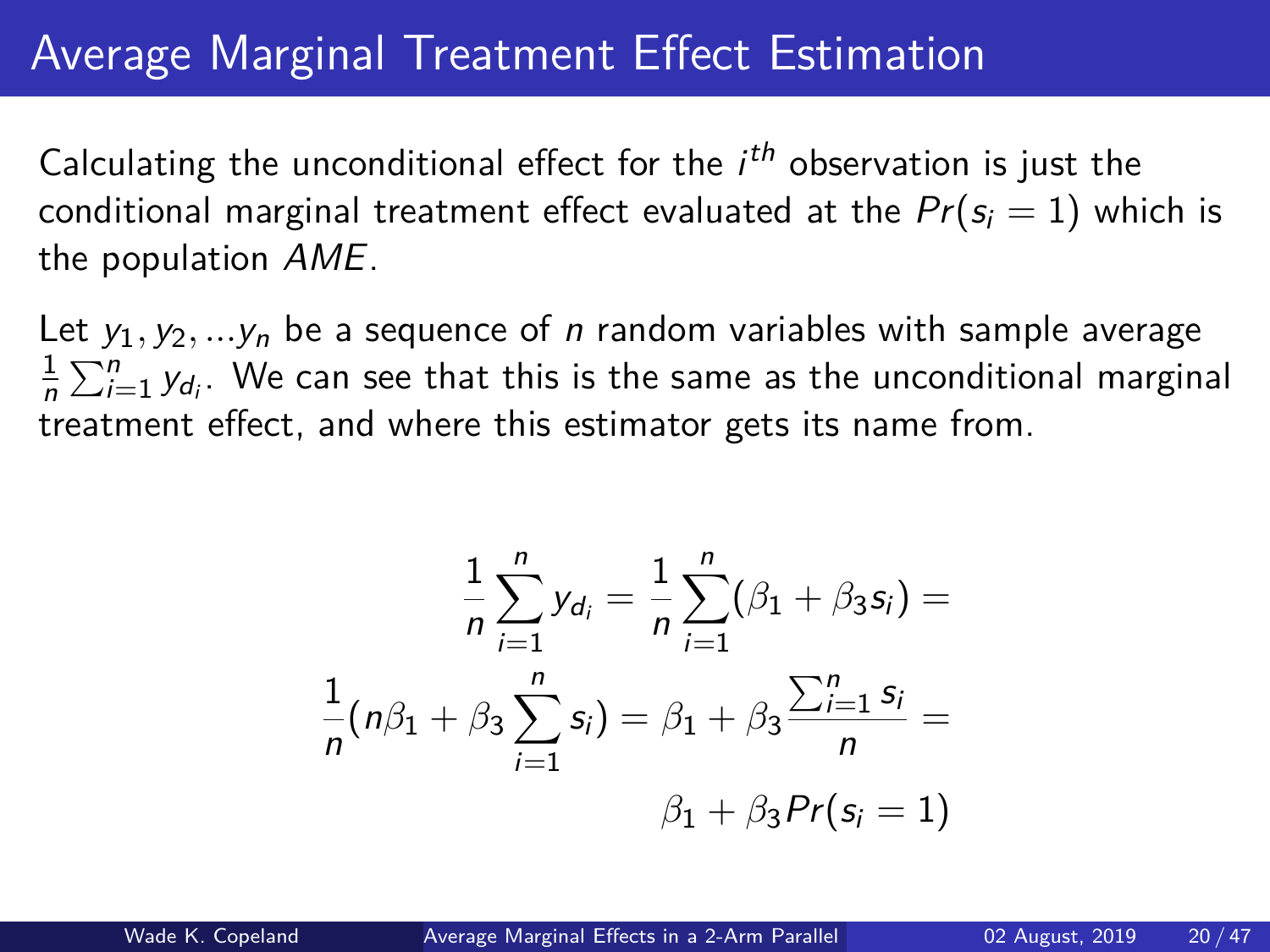This suggests that we can estimate the marginal treatment effect that isn't conditional on site by replacing the population parameters with their consistent estimators. We will call this derived effect  $\widehat{AME}$ .

$$
\widehat{AME} = \widehat{\beta}_1 + \widehat{\beta}_3 \overline{s} = \frac{1}{n} \sum_{i=1}^{n} \widehat{y}_{d_i}
$$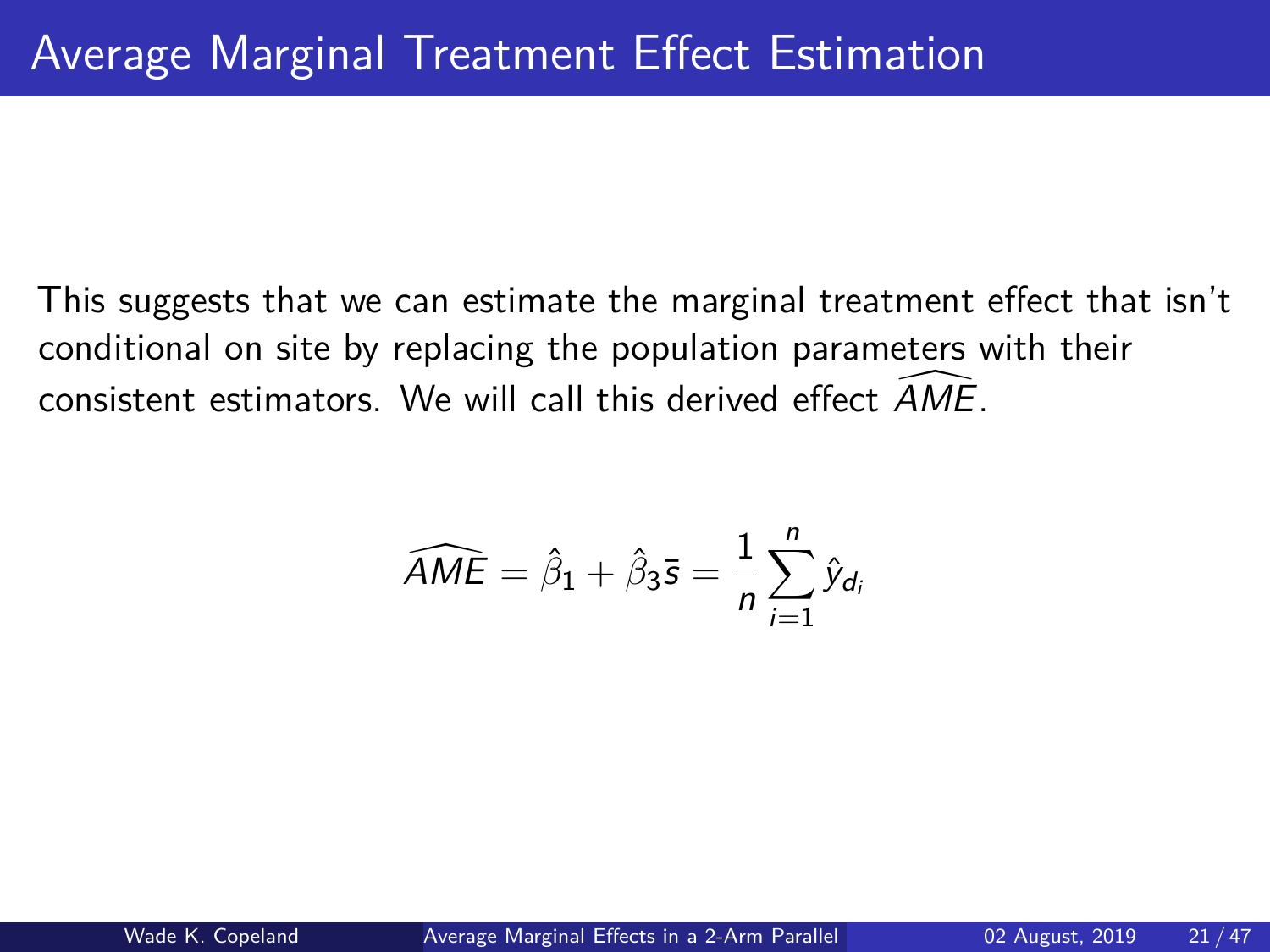As an example, consider the data generating process with the following values: Let  $\beta_0 = 5$ ,  $\beta_1 = 5$ ,  $\beta_2 = 2$ ,  $\beta_3 = 4$  and  $\sigma_{\epsilon} = 1$ . Let the probability of an observation being in the treatment condition be 1*/*2, and the probability of an observation being in site 1 be 2*/*3.

With these values, the population-level effects are easily derived.

- $\bullet$  The population marginal treatment effect in site 1 is  $\beta_1 + \beta_2 0 = \beta_1 = 5$ .
- **2** The population marginal treatment effect in site 2 is  $\beta_1 + \beta_3 = 5 + 4 = 9$ .

**3** The population AME is  $\beta_1 + \beta_3 Pr(s_i = 1) = 5 + 4(1 - 2/3) = 6.33$ .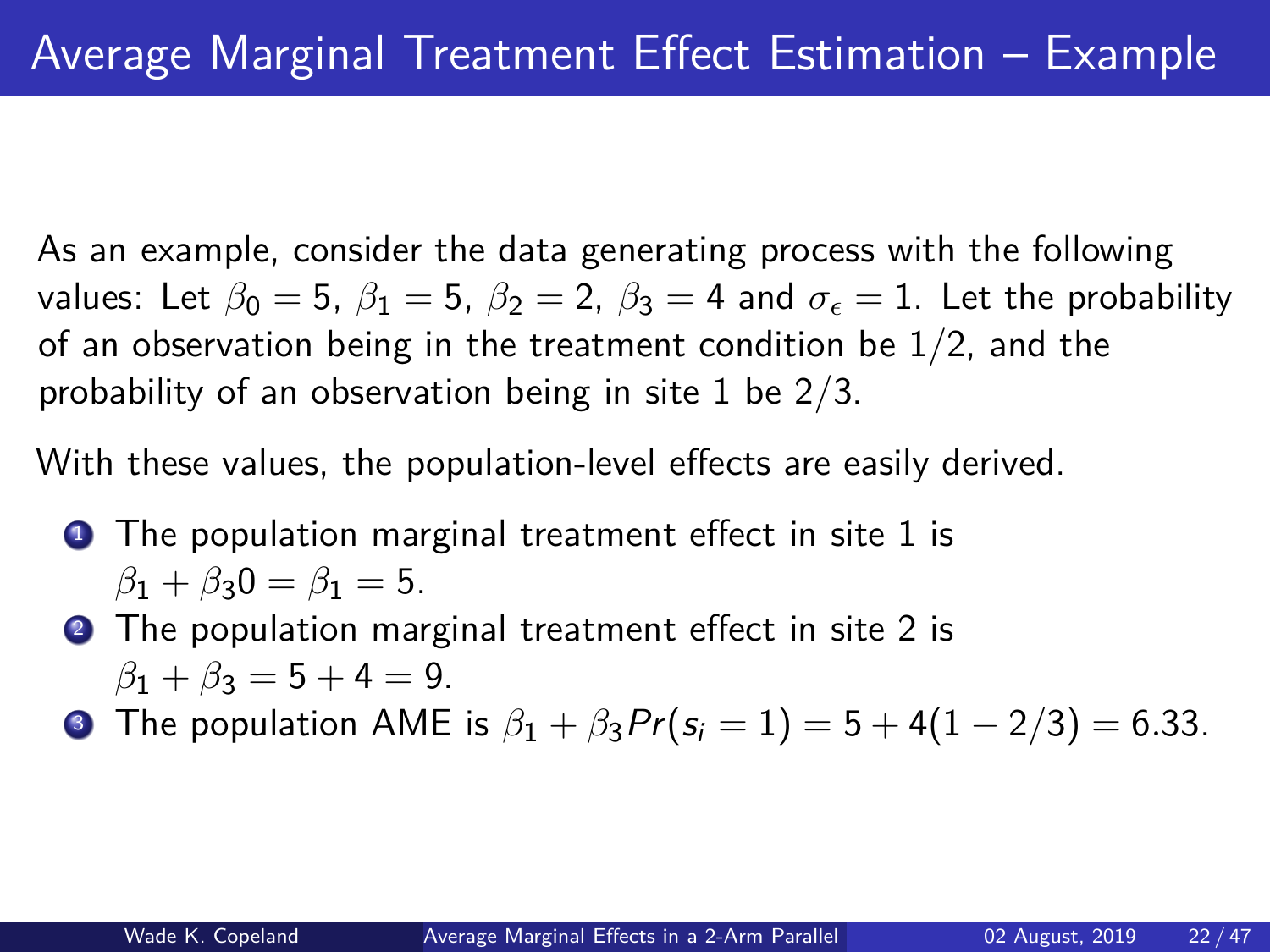## Average Marginal Treatment Effect Estimation – Example

To see how close  $AME$  is to the population  $AME$  we can simulate some data.

```
set.seed(123)
```

```
beta0 = 5; beta1 = 5; beta2 = 2; beta3 = 4C = rbinom(500, 1, prob = 1/2)
S = rbinom(500, 1, prob = 1/3)
mu = beta0 + beta1*C + beta2*S + beta3*C*S
Y = rnorm(n = 500, mean = mu, sd = 1)d <- as.data.frame(cbind(Y, C, S))
d[1:3, ]
```
## Y C S ## 1 4.398107 0 0 ## 2 9.006301 1 0

## 3 6.026785 0 0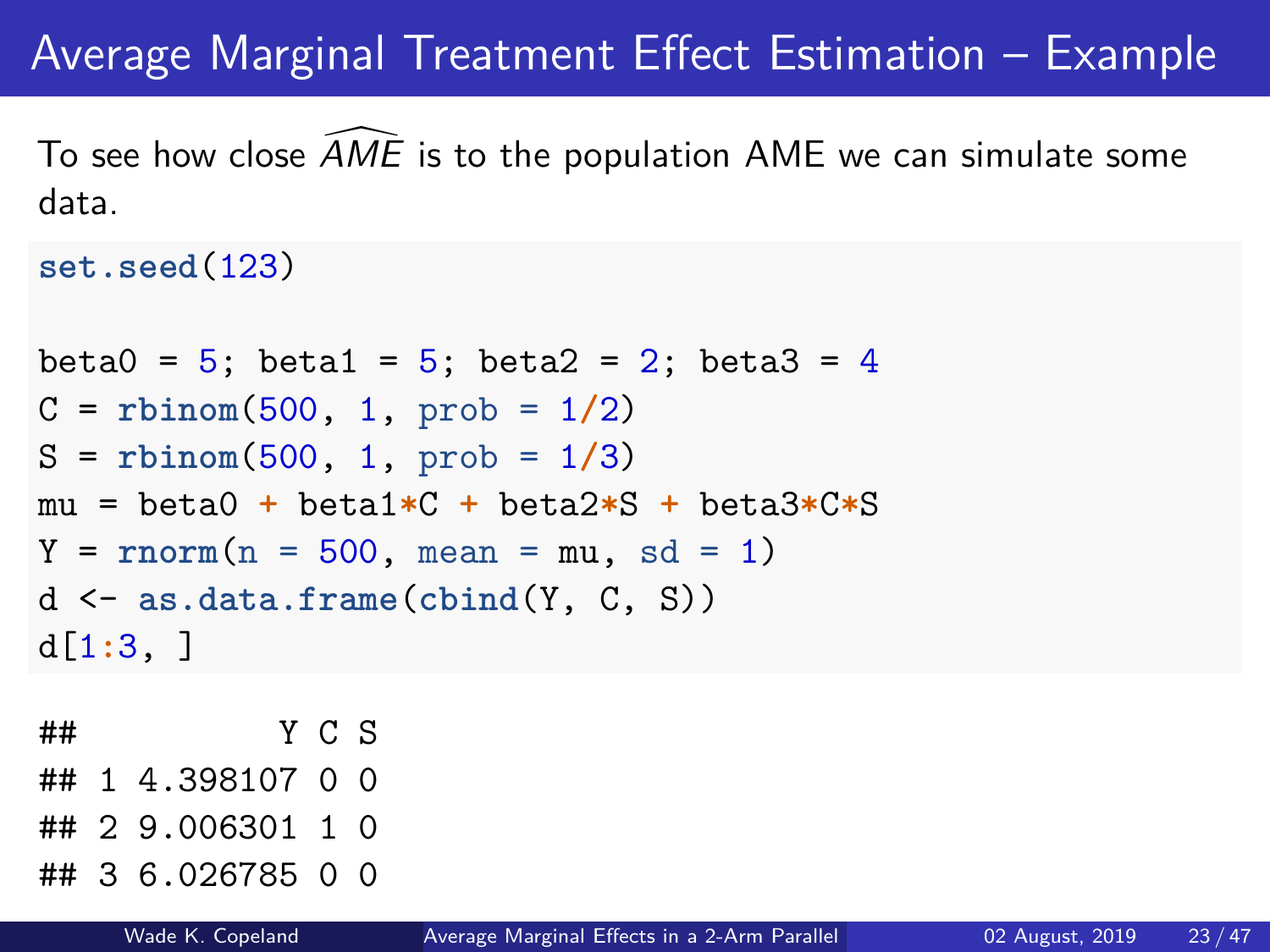The coefficients show that the estimation is reasonably close to the truth.

```
fit \leftarrow \text{lm}(Y \sim C + S + C*S, \text{ data} = d)coef(fit)
```
## (Intercept) C S C:S ## 4.975211 5.040964 2.127431 3.753885

The estimated marginal treatment effect at site 1 is  $\hat{\beta}_1 + \hat{\beta}_3$ 0  $=$  4.98. The estimated marginal treatment effect at site 2 is  $\hat{\beta}_1 + \hat{\beta}_3 =$  4.98 + 3.75 = 8.73. Finally,  $\widehat{AME} = \widehat{\beta}_1 + \widehat{\beta}_3 \bar{S} = 4.98 + 4(0.34) = 6.24.$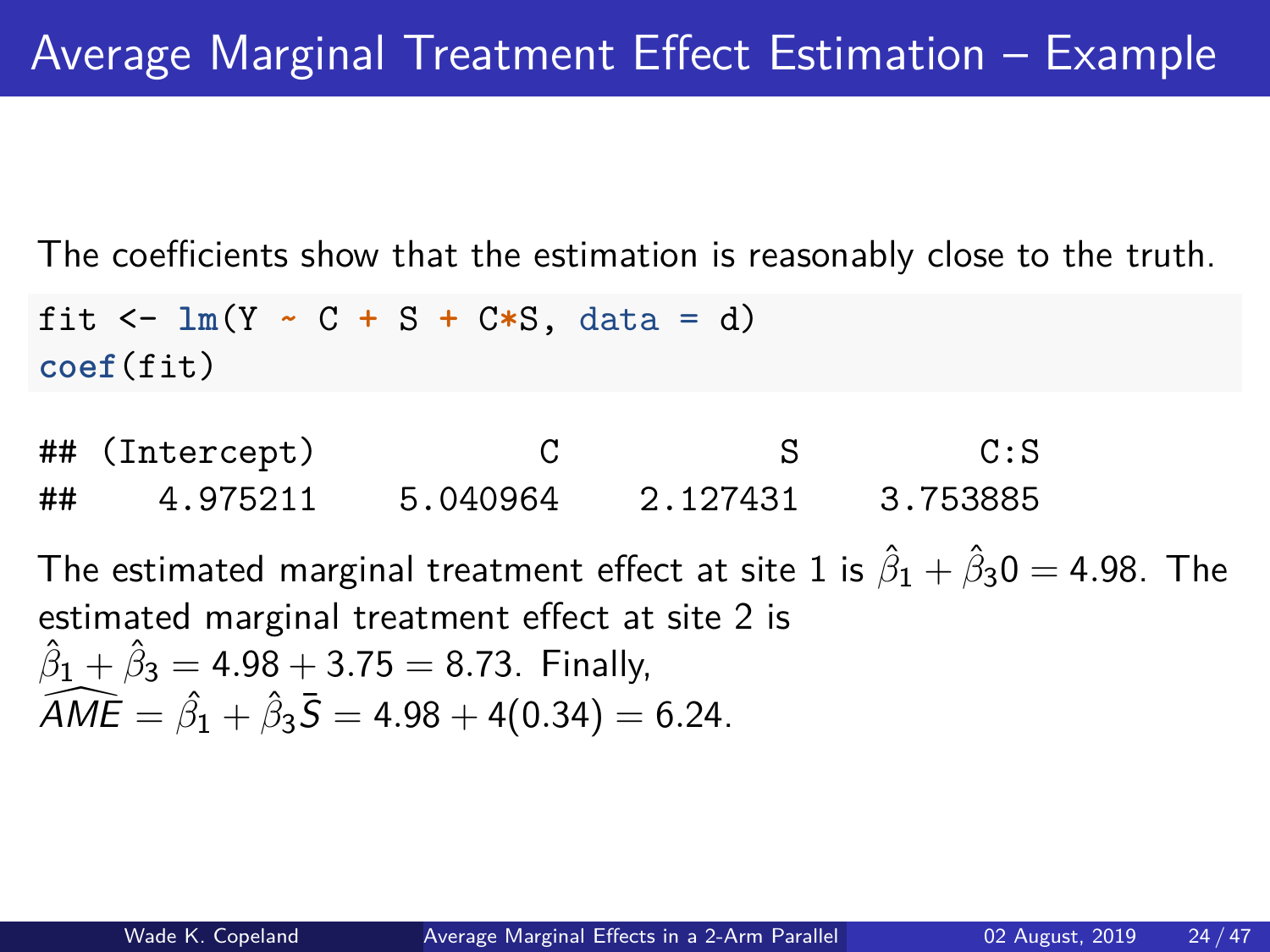## Section 4

# <span id="page-24-0"></span>[Standard Error of the Average Marginal Treatment](#page-24-0) **[Effect](#page-24-0)**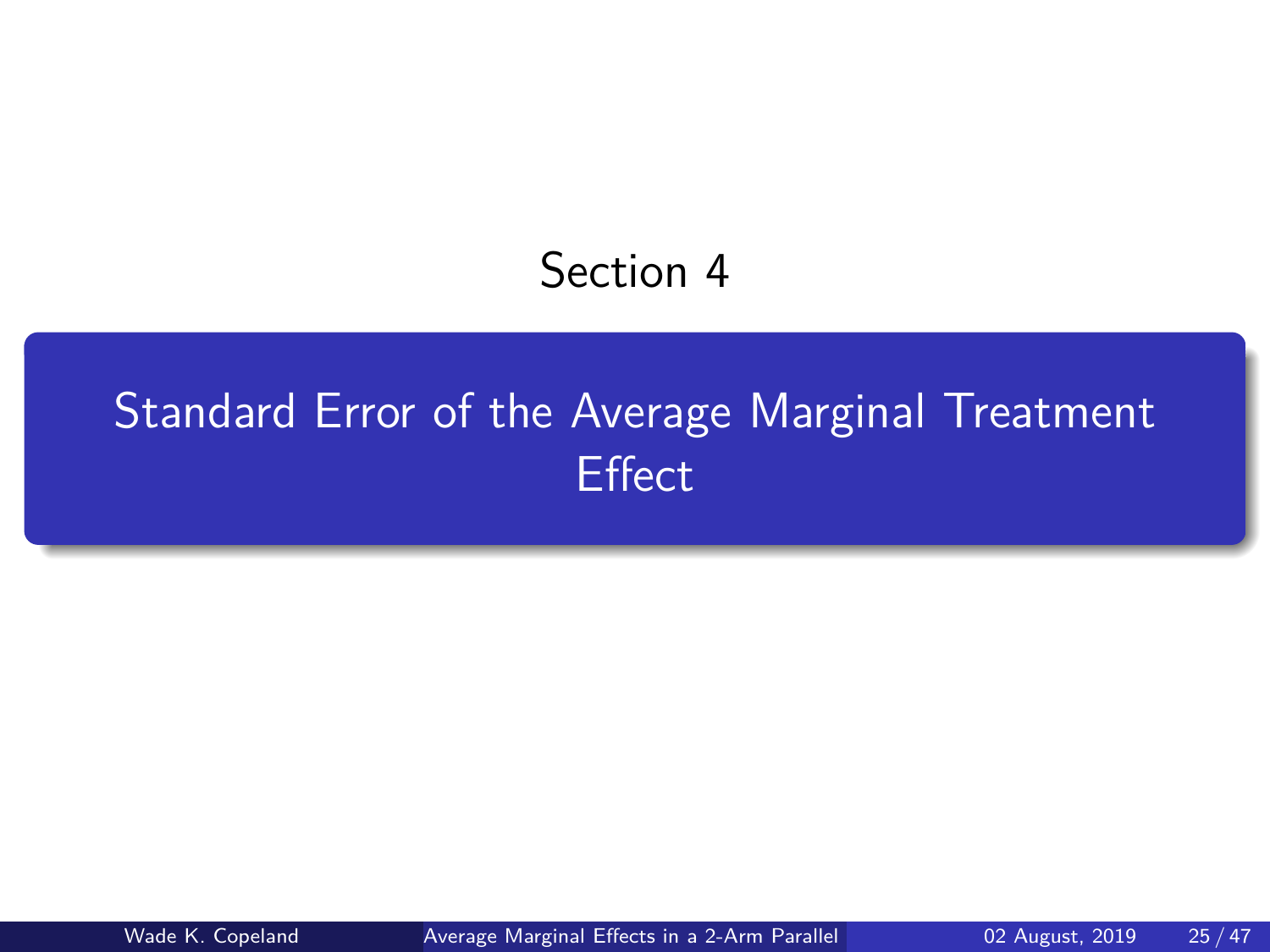Estimation is fun and all, but without a method to calculate uncertainty about  $AME$ , we are up a creek. Fortunately, we are not without many paddles to choose from[\[Dowd, Greene, & Norton, 2014\]](#page-44-1).

We could try to derive the sampling variance for  $AME$  directly, but that might be painful in some cases<sup>5</sup>.

A computational approach might be to use Bootstrap Resampling [\[Efron, 1979\]](#page-44-2), but depending on the end user's computer hardware, this can be slow.

A compromise between accuracy and computation is to use the Delta Method [\[Doob, 1935\]](#page-44-3). In short, the Delta Method uses the first two terms of the Taylor power series expansion of the marginal treatment effect evaluated at  $AME$  to estimate its variance.

 $5$ The case in mind is if the expectation is non-linear in the predictors.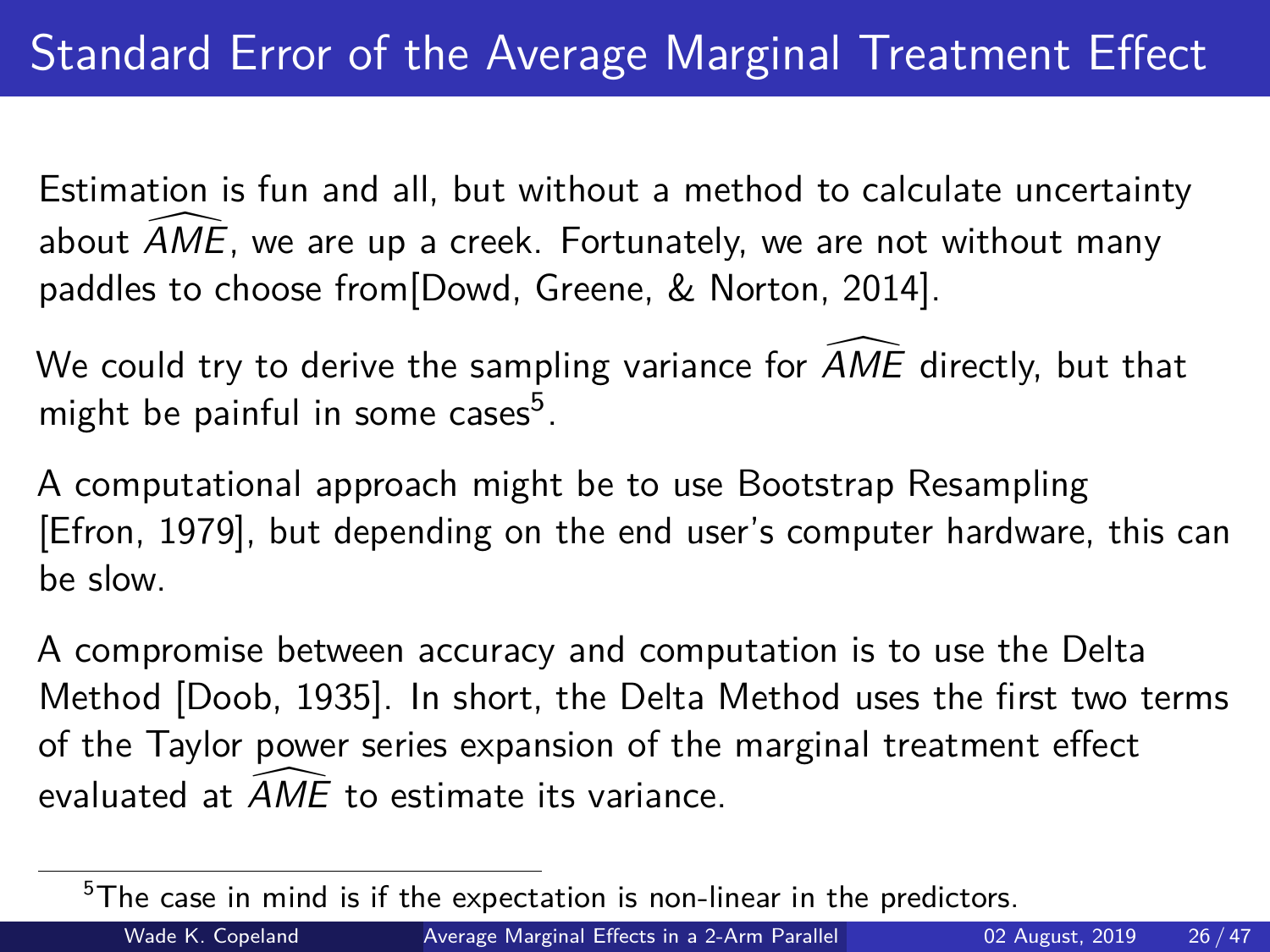The predicted values of  $y_i$  are given by the function

$$
f(x_i, \hat{\beta}) = \hat{y}_i = \hat{\beta}_0 + \hat{\beta}_1 c_i + \hat{\beta}_2 s_i + \hat{\beta}_3 c_i s_i, \text{ where } \hat{\beta} = \begin{bmatrix} \hat{\beta}_1 & \hat{\beta}_2 & \hat{\beta}_3 & \hat{\beta}_4 \end{bmatrix}^T.
$$

For fixed values of the  $c_i$  and  $s_i$  we know that  $\hat{\beta}$  corresponds to a consistent estimator of  $\beta$ . Therefore  $\hat{\beta}$  conveges in probability to  $\beta$ , and by the central limit theorem, converges in distribution (D) to a N(0*,* Σ), where Σ is the variance-covariance matrix of *β*.

$$
\sqrt{n}(\hat{\beta}-\beta) \xrightarrow{D} N(0,\Sigma)
$$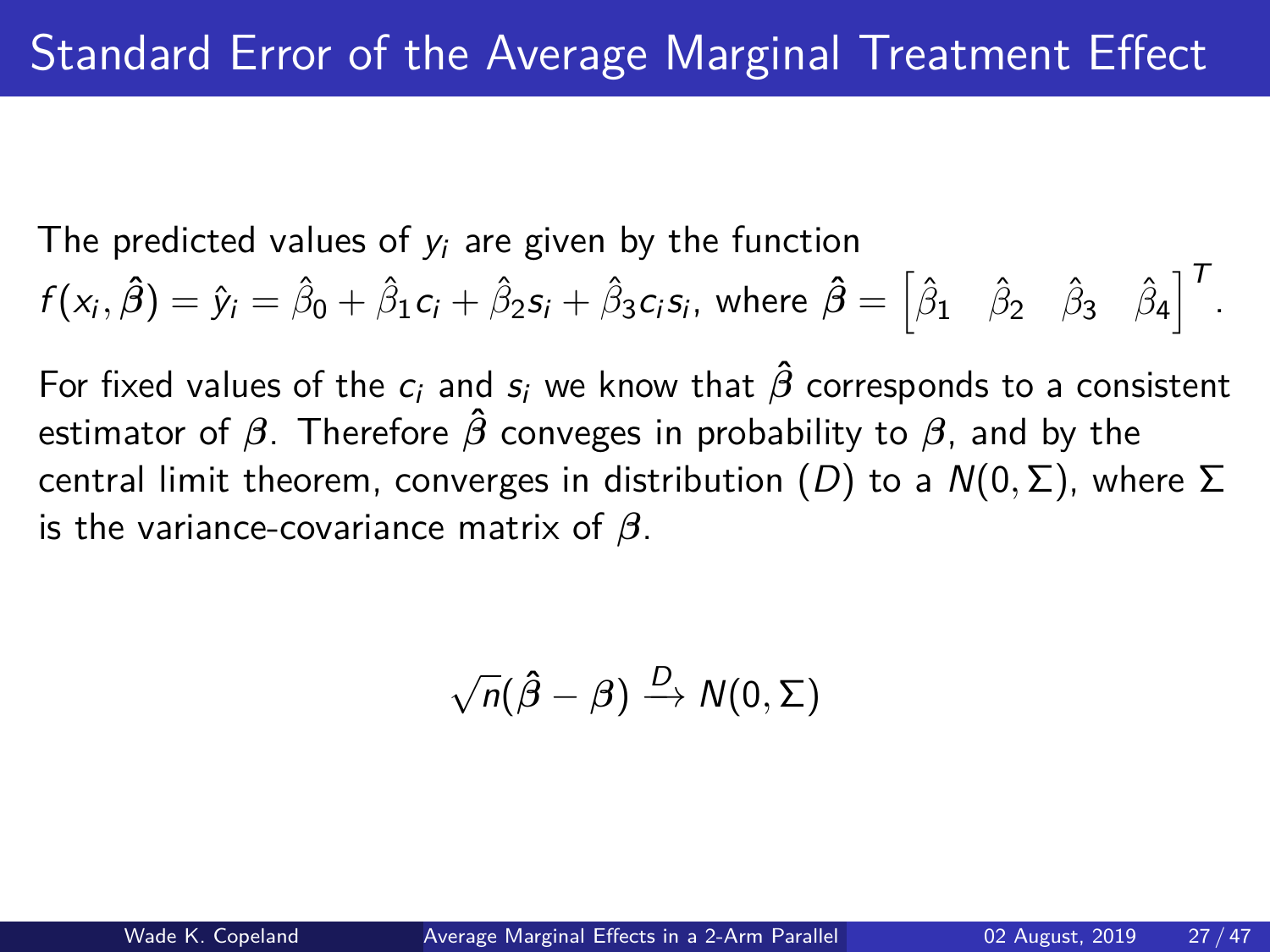Let  $\nabla$  be the vector-derivative operator and let g be a scalar-valued function of *β***ˆ**. The Delta Method amounts to a generalization of the central limit theorem for any scalar-valued transformation of *β***ˆ**. The statement of result is given without proof below.

$$
\sqrt{n}(g(\hat{\beta}) - g(\beta)) \xrightarrow{D} \mathsf{N}(0, \nabla g(\beta)^{\mathsf{T}} \cdot \Sigma \cdot \nabla g(\beta))
$$

To see how this applies to estimating the variance of  $\widehat{AME}$  we need to make a couple of observations.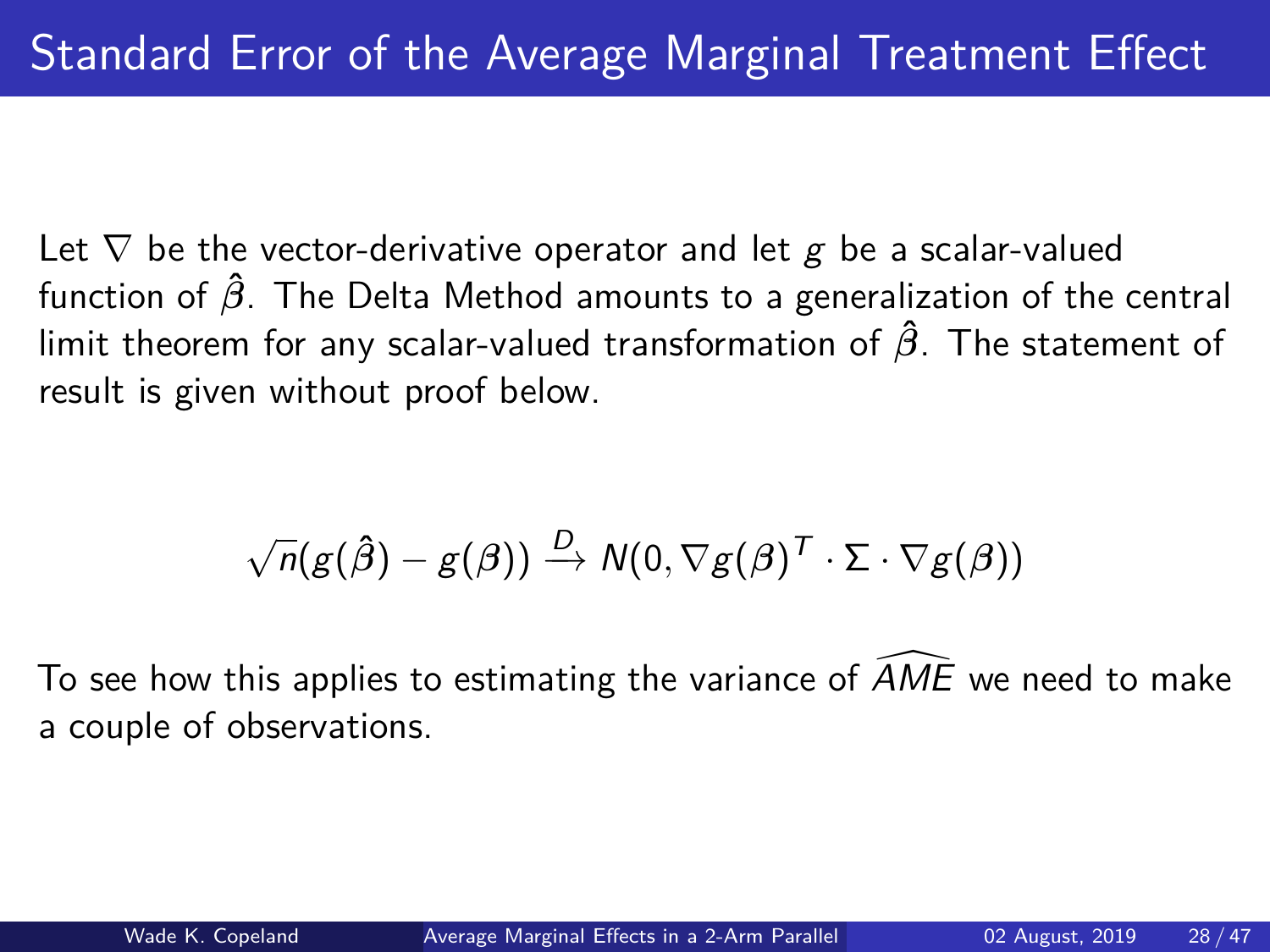The first observation is that we took the first discrete difference with respect to  $c_i$  to transform the  $f(\mathsf{x}_i,\hat\beta)$  to a consistent estimator of the predicted marginal treatment effects at the  $i^{th}$  site.

$$
g(f(x_i, \hat{\beta})) = \hat{\beta}_1 + \hat{\beta}_3 s_i
$$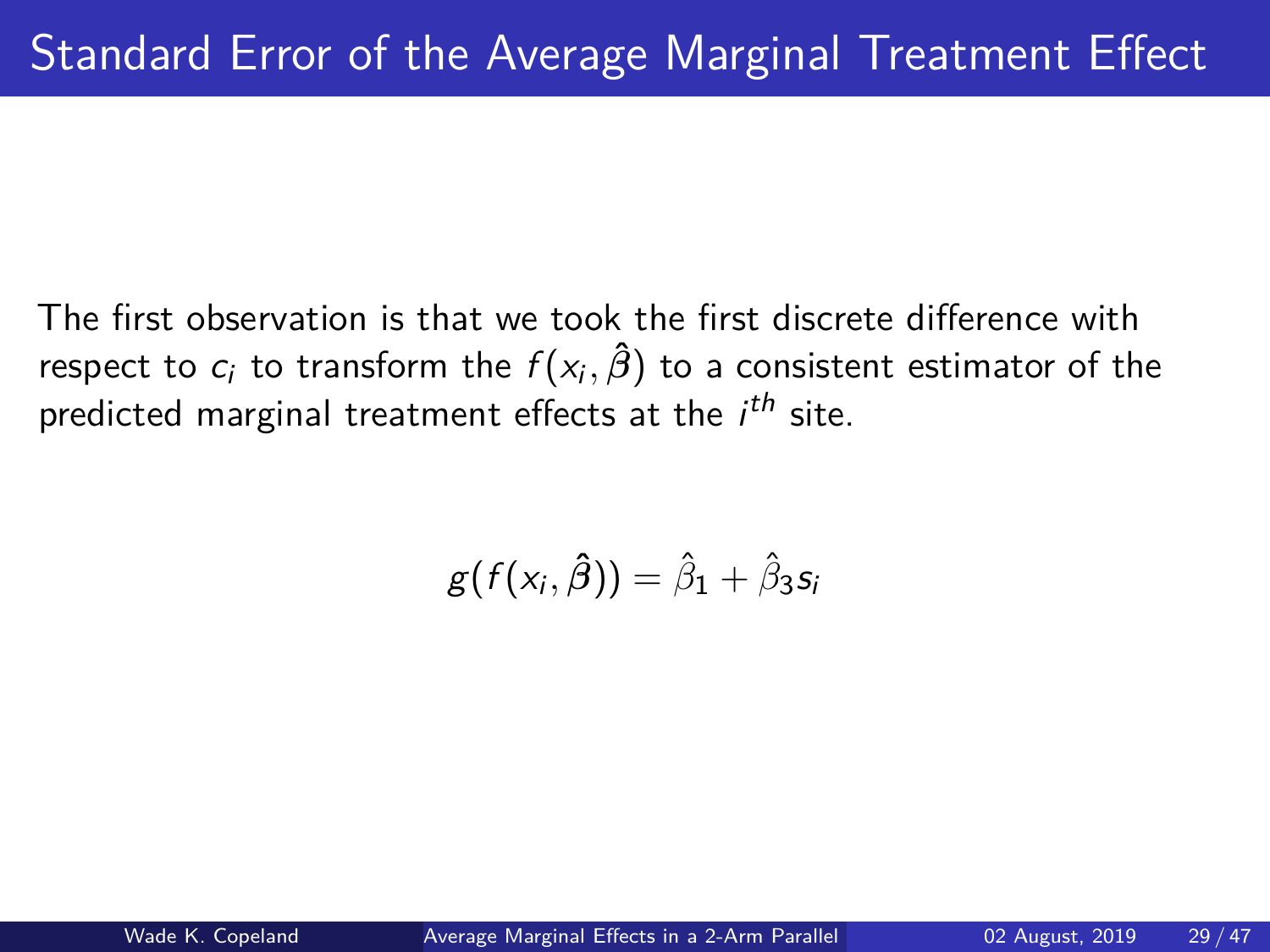The second observation is that the predicted marginal treatment effects that are unconditional on site corresponds to the predicted marginal treatment effects evaluated at  $\bar{s}$ .

$$
g(f(x_{AME_i}, \hat{\beta})) = \hat{\beta}_1 + \hat{\beta}_3 \bar{s}
$$

Therefore g(f (xAME<sup>i</sup> *, β***ˆ**)) corresponds to a scalar-valued function of our  $\epsilon$ stimators that transforms  $f(\mathsf{x}_i,\boldsymbol{\hat{\beta}})$  to the marginal treatment effects evaluated at  $\bar{s}$ .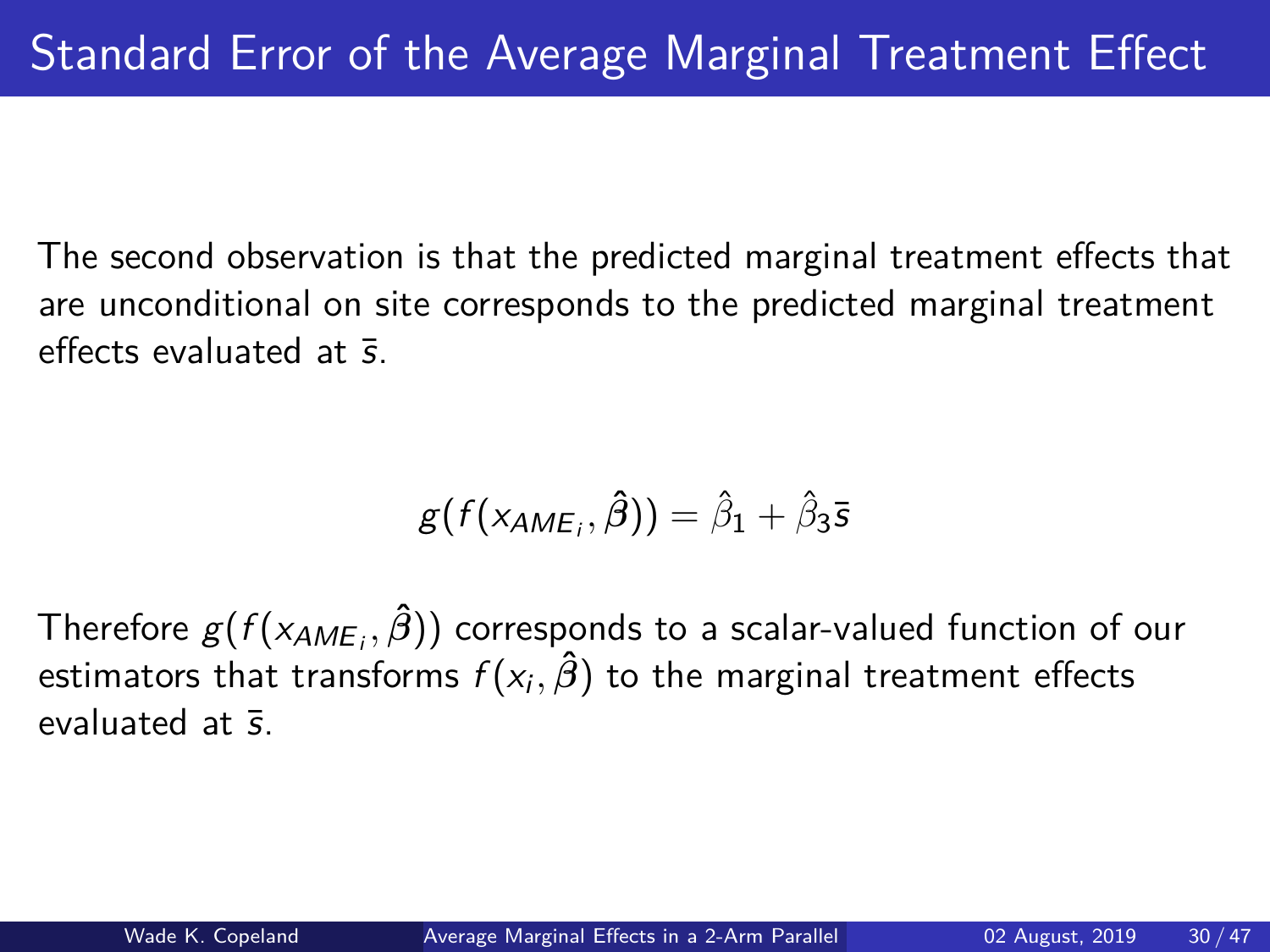Applying the Delta Method to  $g$  and replacing the population parameters with their estimates, we can derive the approximate variance of  $\overline{AME}$ . First note that  $\nabla g(f(\mathsf{x}_{\mathsf{AME}_i}, \boldsymbol{\hat{\beta}}))$  is the vector of partial derivatives with respect to the parameter vector.

$$
\begin{aligned}\n&\left(\frac{\partial g(f(x_{AME_i}, \hat{\beta}))}{\partial f(x_{AME_i}, \hat{\beta})}\right)^T = \\
&\left[\frac{\partial g(f(x_{AME_i}, \hat{\beta}))}{\partial \hat{\beta}_0} \quad \frac{\partial g(f(x_{AME_i}, \hat{\beta}))}{\partial \hat{\beta}_1} \quad \frac{\partial g(f(x_{AME_i}, \hat{\beta}))}{\partial \hat{\beta}_2} \quad \frac{\partial g(f(x_{AME_i}, \hat{\beta}))}{\partial \hat{\beta}_3}\right] = \\
&\left[0 \quad 1 \quad 0 \quad \overline{5}\right]\n\end{aligned}
$$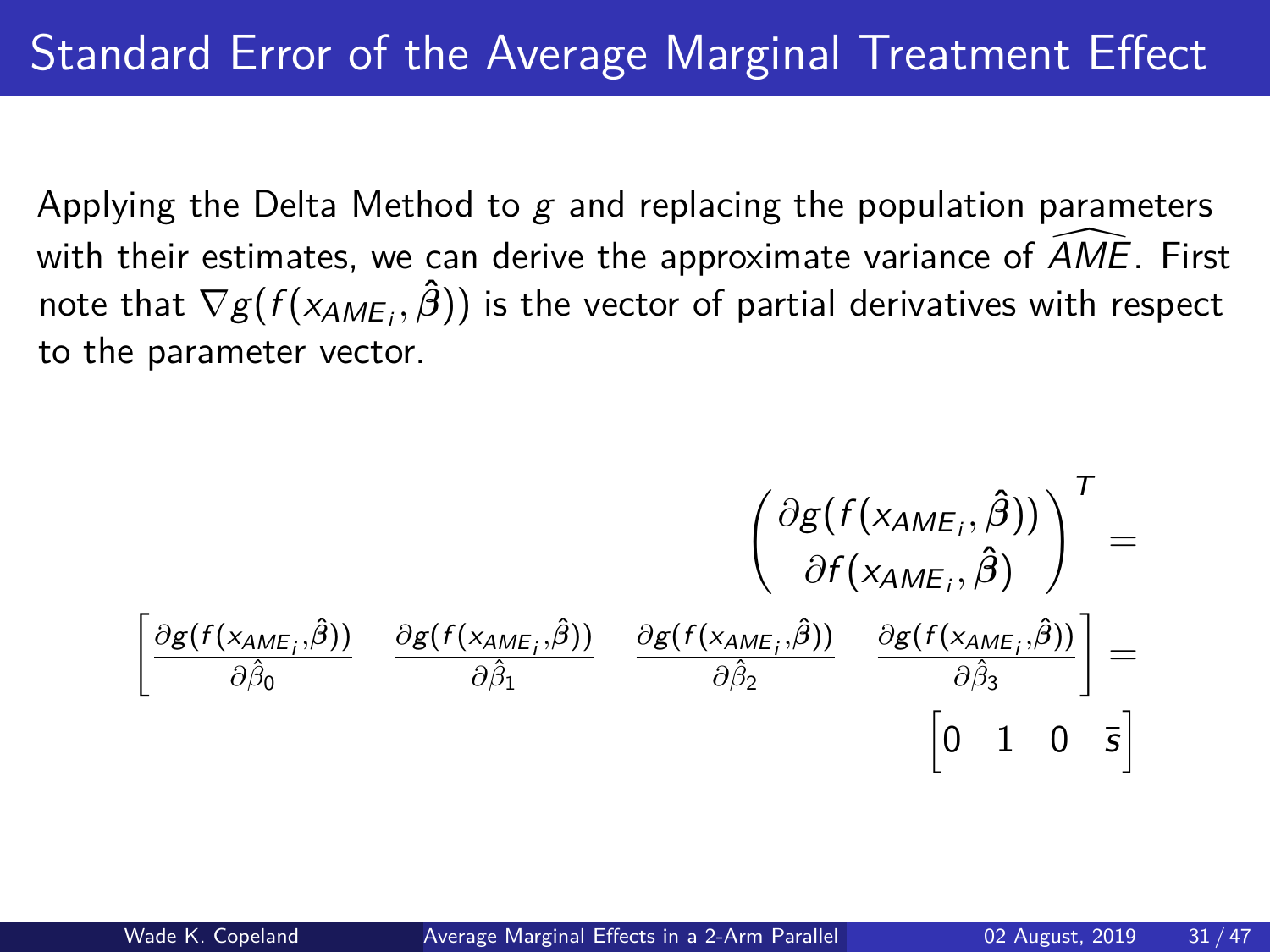As an example we will pick up where we left off before. For our data generating process we had  $\beta_0 = 5$ ,  $\beta_1 = 5$ ,  $\beta_2 = 2$ ,  $\beta_3 = 4$  and  $\sigma_{\epsilon} = 1$ . The probability of an observation being in the treatment condition be 1*/*2, and the probability of an observation being in site 1 be 2*/*3.

To calculate the standard error of  $AME$  we need to know the sample variance-covariance matrix  $(\hat{\Sigma})$  and vector-gradient of the function that transforms the predicted values to their marginal treatment effects evaluated at  $\widehat{AME}$   $(g(f(\mathsf{x}_{AME_i}, \hat{\beta})))$ .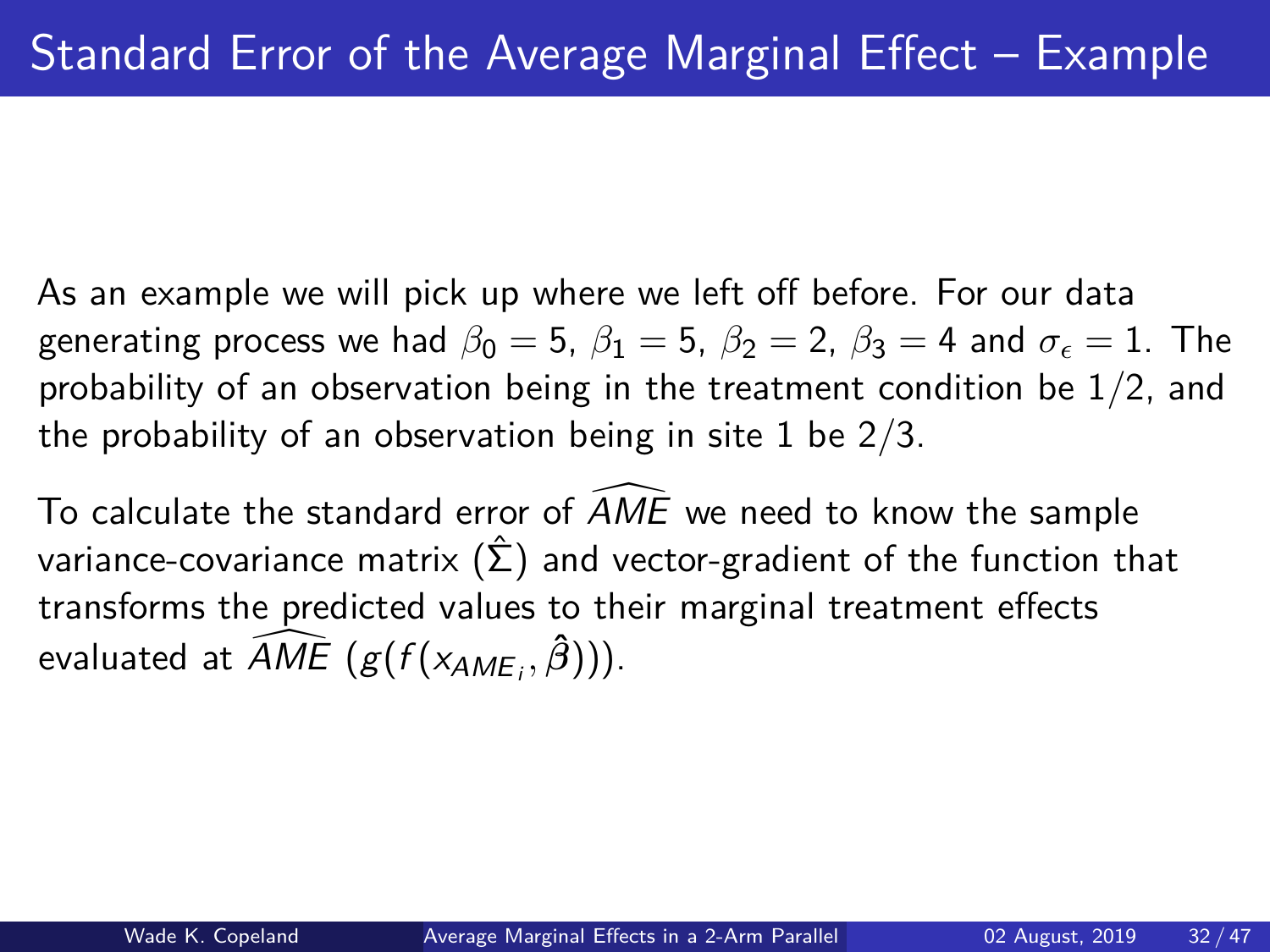The sample variance-covariance matrix is easy enough. Note that with our sample size of 500,  $\hat{\Sigma}$  is quickly converging to zero.

**round**(**vcov**(fit), 2)

| ##     |                | $(Intercept)$ $C$ $S$ $C: S$ |                               |  |
|--------|----------------|------------------------------|-------------------------------|--|
|        | ## (Intercept) |                              | $0.01 - 0.01 - 0.01$ 0.01     |  |
| ## C   |                |                              | $-0.01$ 0.01 0.01 $-0.01$     |  |
| ## $S$ |                |                              | $-0.01$ $0.01$ $0.02$ $-0.02$ |  |
|        | $\#$ # $C:$ S  |                              | $0.01 - 0.01 - 0.02$ 0.04     |  |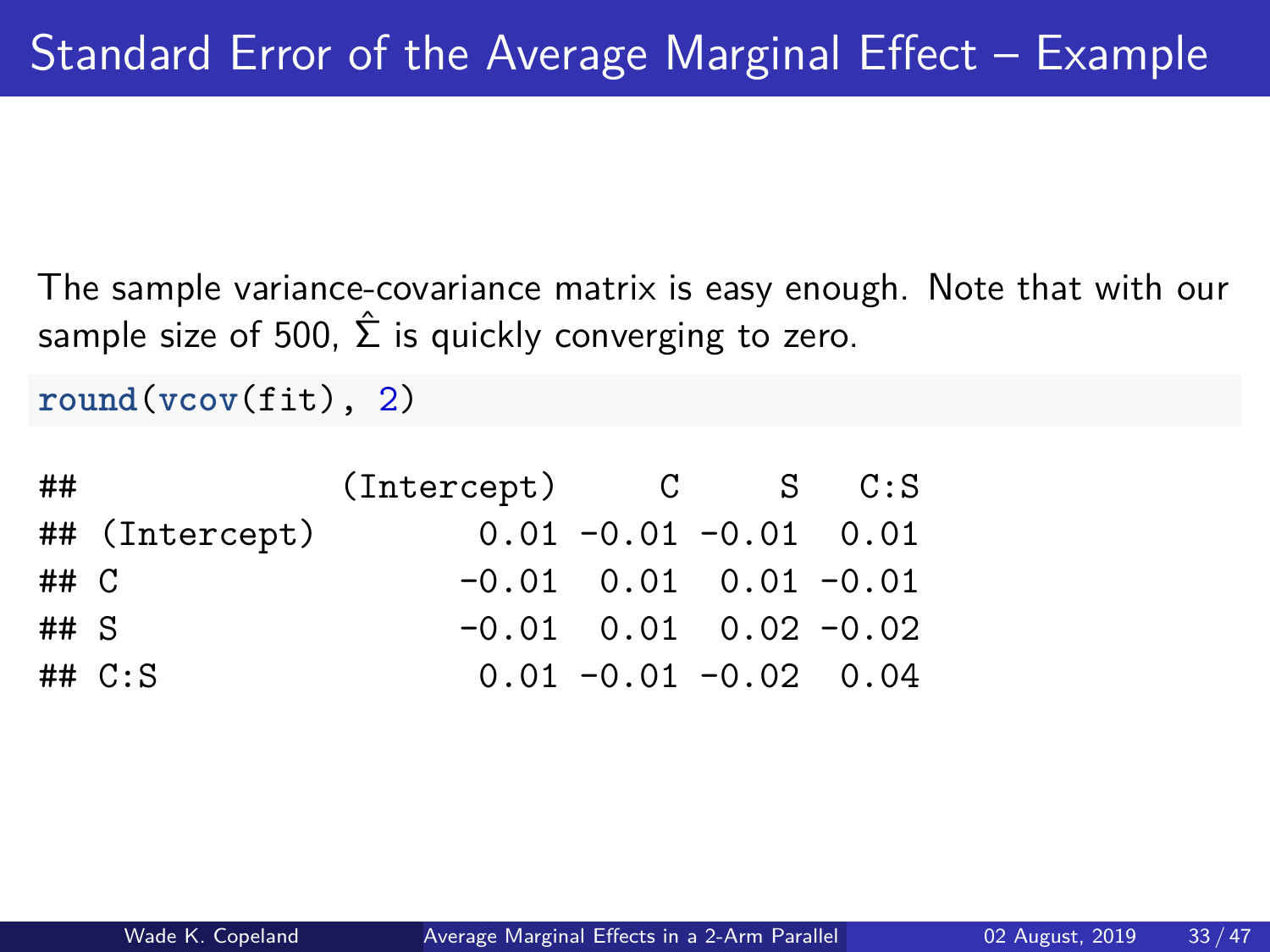The vector-gradient of the function that transforms the predicted values to their marginal treatment effects evaluated at  $AME$  is a little harder. Fortunately in R, we don't have to know calculus to symbolically derive the gradient.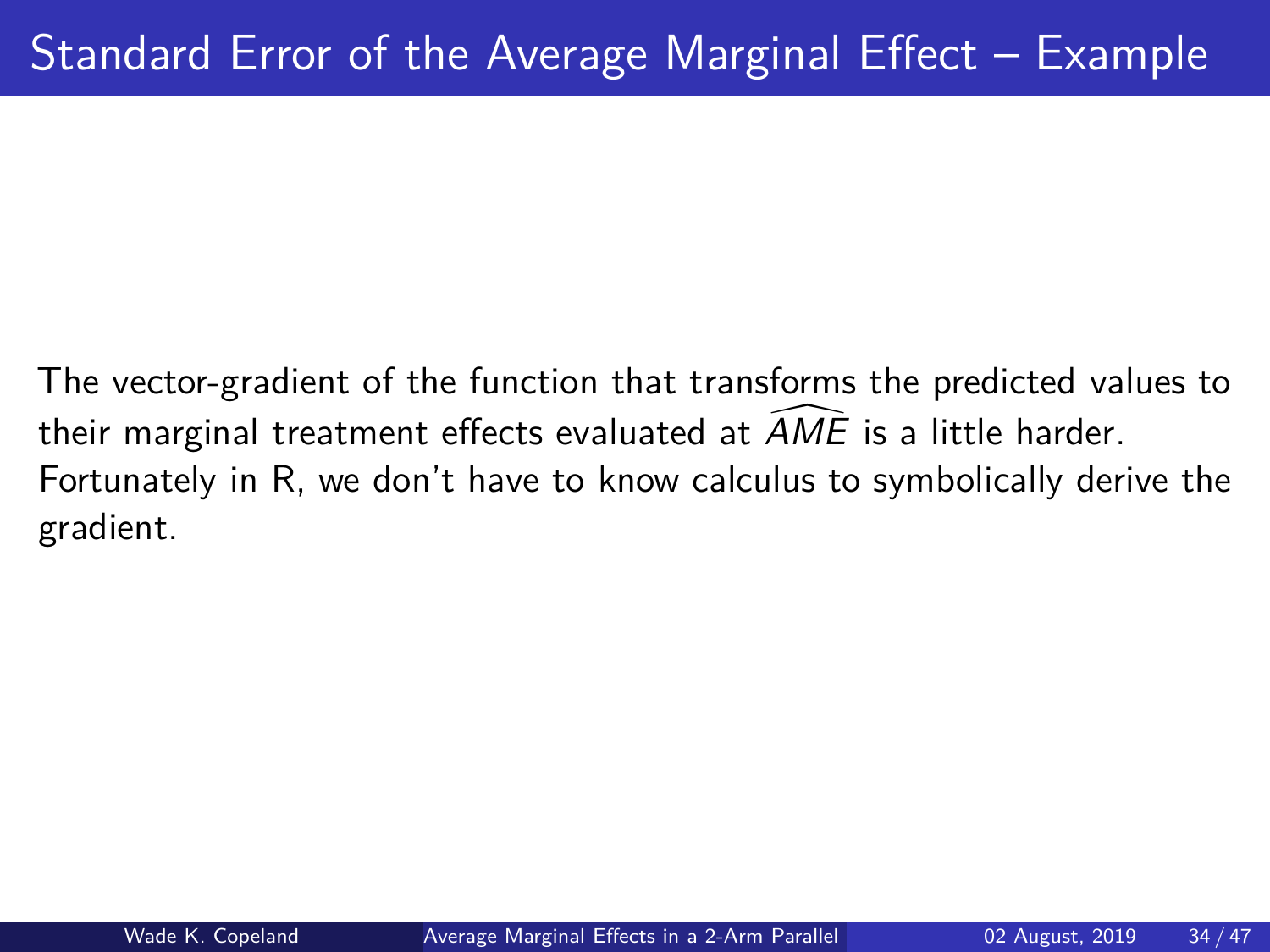Let  $S=\begin{bmatrix} s_1 & s_2 & \ldots s_n \end{bmatrix}^T$  then our expression for the marginal treatment effects is  $\hat{\beta}_1 + \hat{\beta}_3 S$ . meExpr <- **parse**(text = "beta\_hat\_1 + beta\_hat\_3\*S") meExpr

## expression(beta hat  $1 +$  beta hat  $3 * S$ )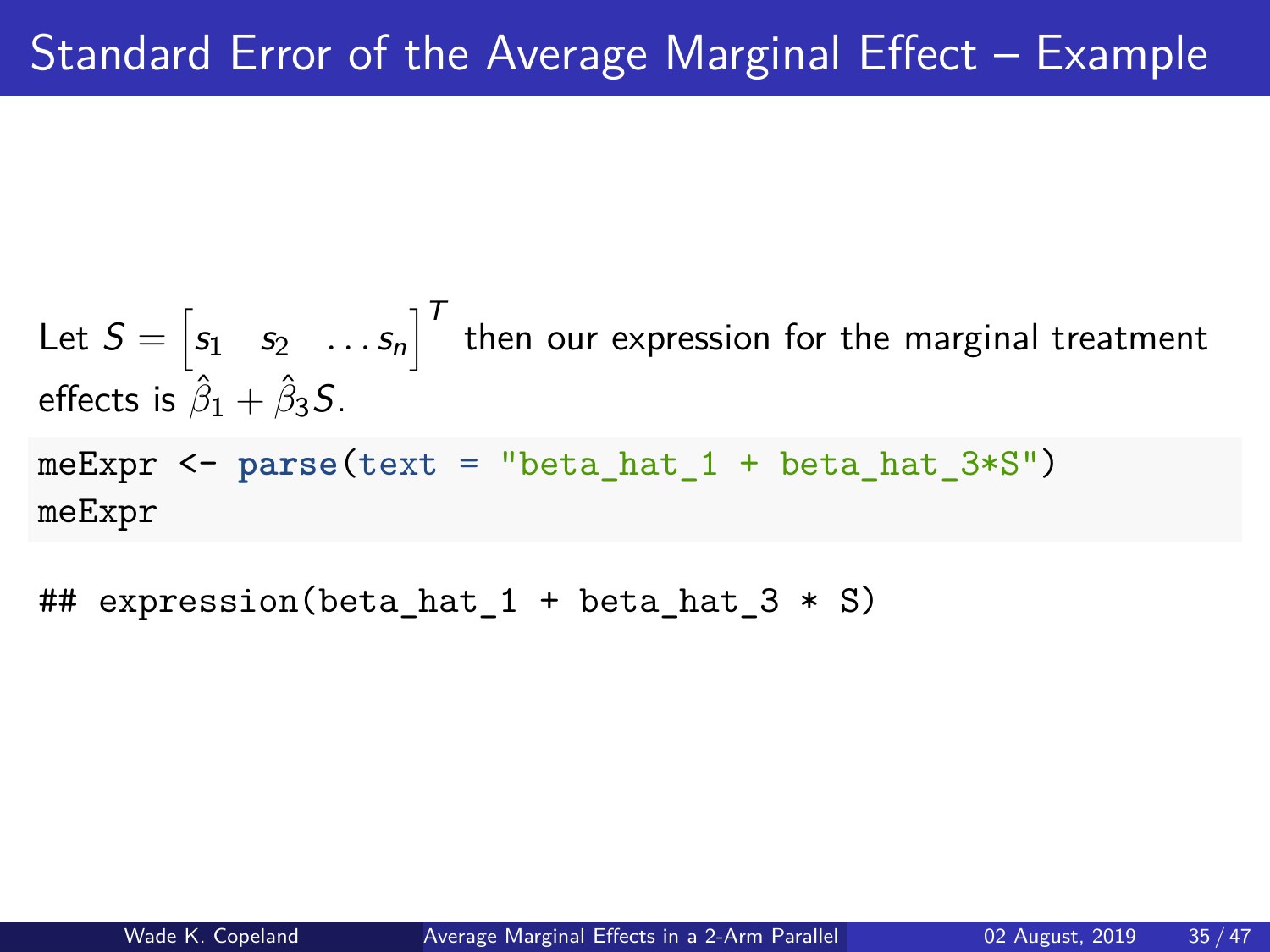## Standard Error of the Average Marginal Effect – Example

Using the *deriv* function applied to *meExpr*, we get the gradient matrix for the  $i^{th}$  observation (also known as the Jacobian matrix).

```
meGrad <- deriv(meExpr, c("beta_hat_0", "beta_hat_1",
                          "beta hat 2", "beta hat 3"))
```
meGrad

```
## expression({
\# .value \leq beta hat 1 + beta hat 3 * S
## .grad <- array(0, c(length(.value), 4L), list(NULL, c('
## "beta_hat_1", "beta_hat_2", "beta_hat_3")))
\## .grad[, "beta hat 0"] <- 0
\# .grad[, "beta hat 1"] <- 1
\## .grad[, "beta hat 2"] <- 0
## .grad[, "beta_hat_3"] <- S
## attr(.value, "gradient") <- .grad
## .value
\frac{##}{#} Wade K. Copeland
```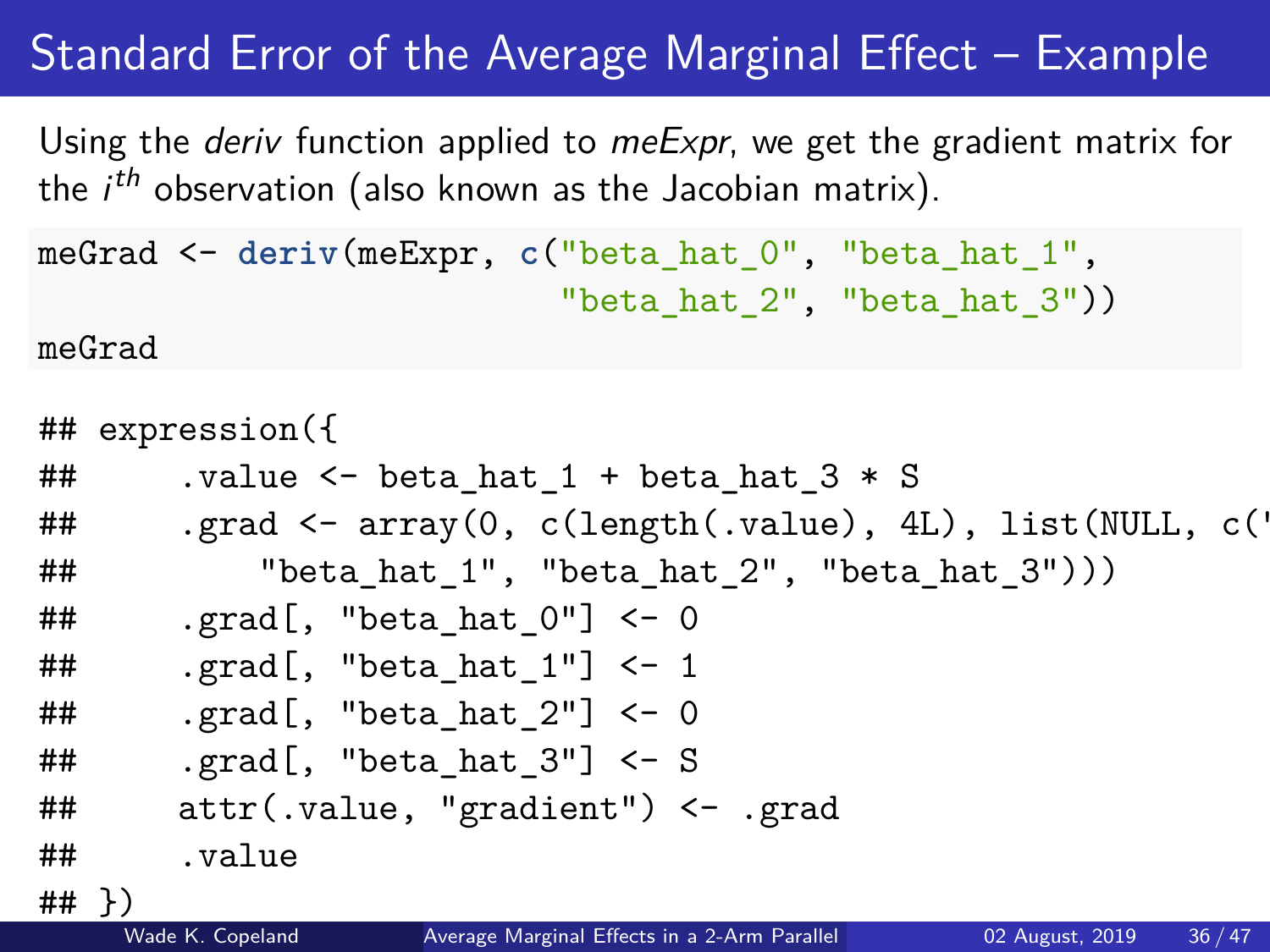## Standard Error of the Average Marginal Effect – Example

Let  $C = \begin{bmatrix} c_1 & c_2 & \ldots c_n \end{bmatrix}^T$  . The values we need to evaluate the gradient at are set below and then evaluated and stored in the object  $J$  me.

```
beta hat 1 = \text{coef}(fit)["C"]beta hat 3 = \text{coeff}(\text{fit}) ["C:S"]
S = model.matrix(fit)[, "S"]
```

```
J_me <- attr(eval(meGrad), "gradient")
J_me[1:3, ]
```

| ## |                        |  | beta hat 0 beta hat 1 beta hat 2 beta hat 3 |   |
|----|------------------------|--|---------------------------------------------|---|
|    | ## $[1,]$              |  |                                             |   |
|    | ## $\lceil 2.1 \rceil$ |  |                                             | 0 |
|    | ## $\lceil 3.1 \rceil$ |  |                                             |   |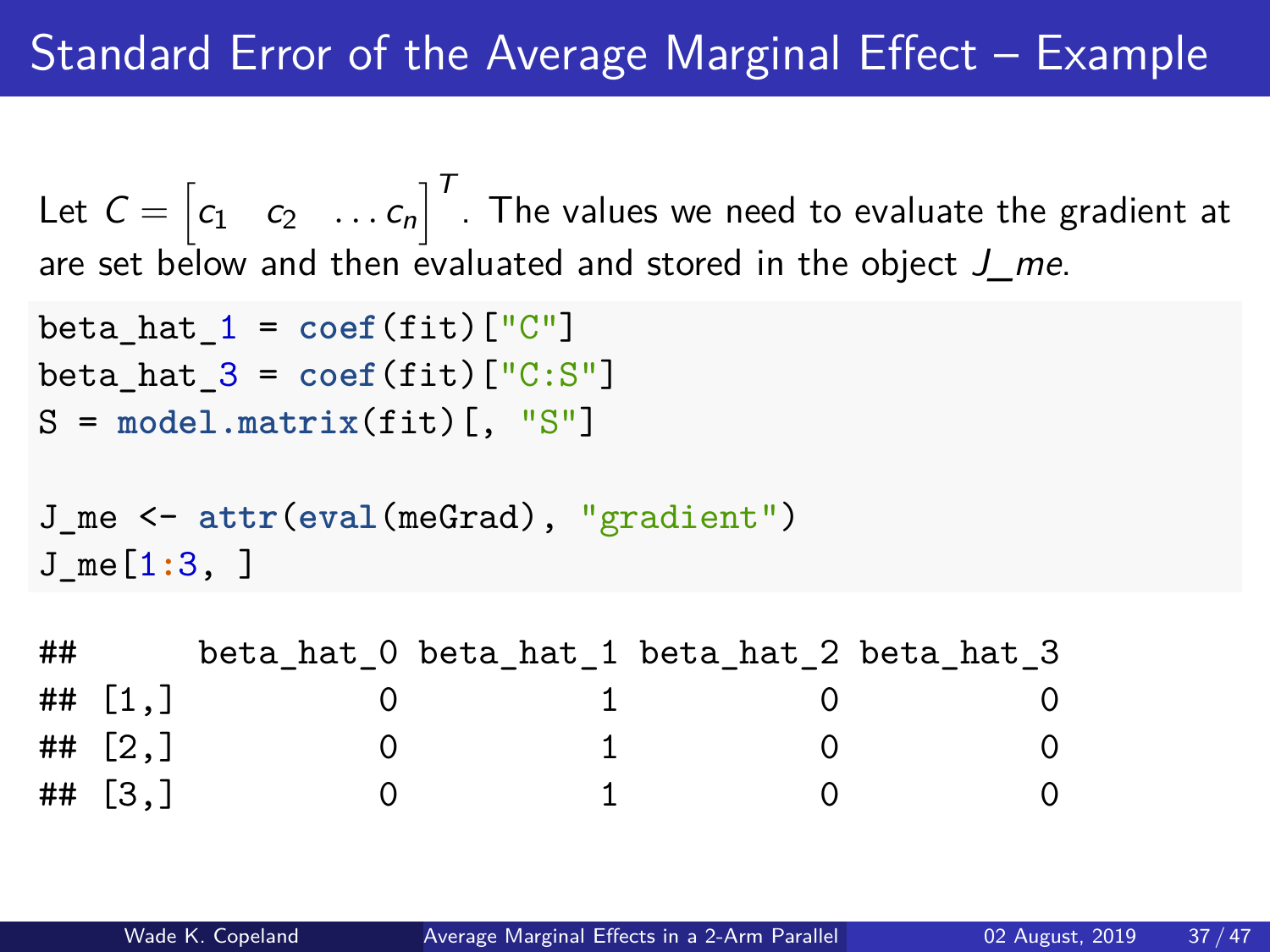The column-wise mean of the Jacobian matrix gives us the vector-gradient for the marginal treatment effects evaluated at  $AME$ .

```
J_ame <- t(matrix(apply(J_me, 2, mean)))
J_ame
## [,1] [,2] [,3] [,4]
## [1,] 0 1 0 0.338
```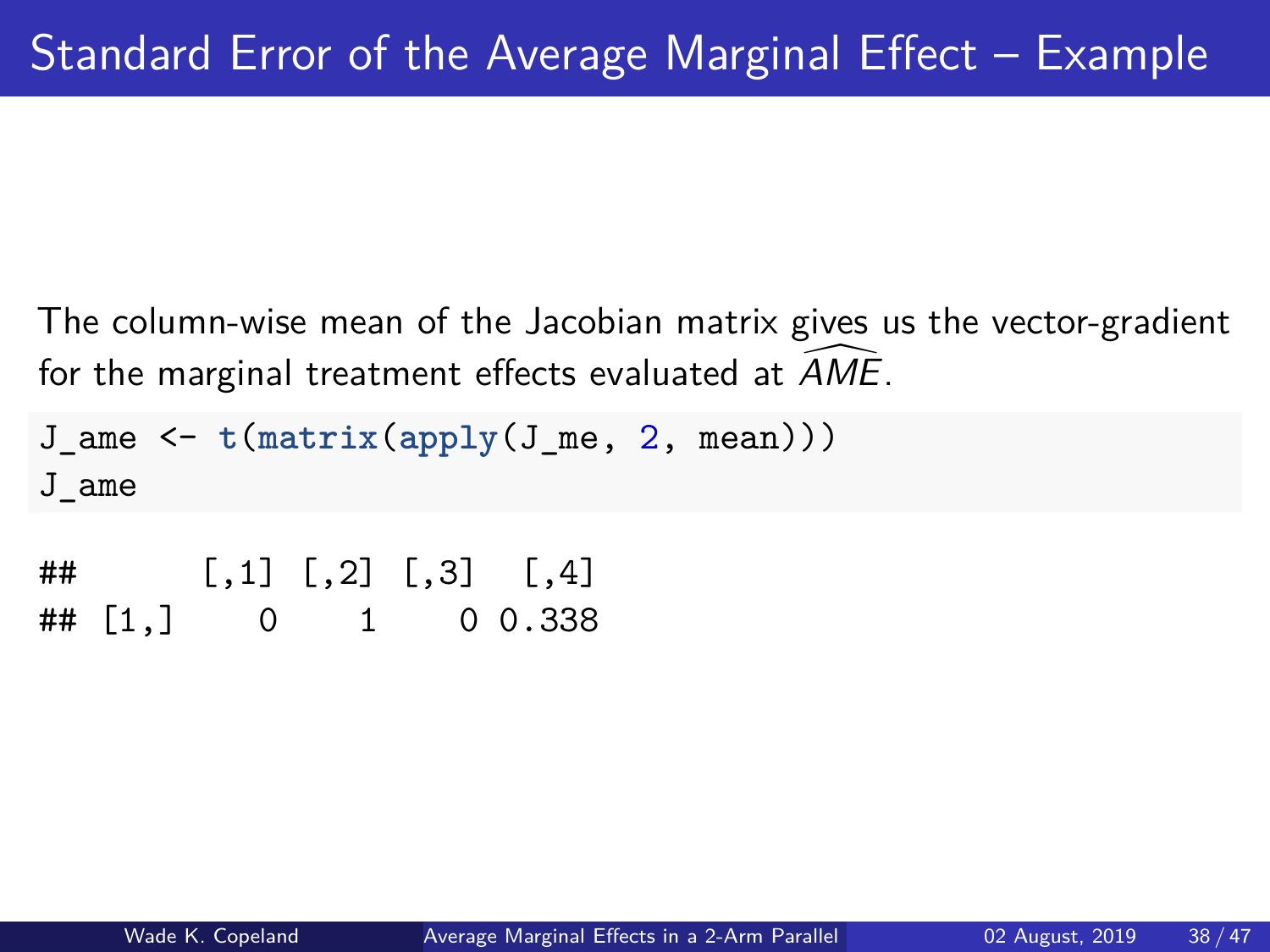Putting it all together the standard error of  $\widehat{A}ME$  is as follows: ame se  $\leq$  sqrt(J ame  $\frac{1}{2}$   $\frac{1}{2}$   $\frac{1}{2}$   $\frac{1}{2}$   $\frac{1}{2}$   $\frac{1}{2}$   $\frac{1}{2}$   $\frac{1}{2}$   $\frac{1}{2}$   $\frac{1}{2}$   $\frac{1}{2}$   $\frac{1}{2}$   $\frac{1}{2}$   $\frac{1}{2}$   $\frac{1}{2}$   $\frac{1}{2}$   $\frac{1}{2}$   $\frac{1}{2}$   $\frac{1}{2}$   $\frac{1}{2$ ame\_se

 $\sharp$  #  $\sharp$   $\qquad$   $\qquad$   $\qquad$   $\qquad$   $\qquad$   $\qquad$   $\qquad$   $\qquad$   $\qquad$   $\qquad$   $\qquad$   $\qquad$   $\qquad$   $\qquad$   $\qquad$   $\qquad$   $\qquad$   $\qquad$   $\qquad$   $\qquad$   $\qquad$   $\qquad$   $\qquad$   $\qquad$   $\qquad$   $\qquad$   $\qquad$   $\qquad$   $\qquad$   $\qquad$   $\qquad$   $\qquad$   $\qquad$   $\qquad$   $\qquad$ ## [1,] 0.09069116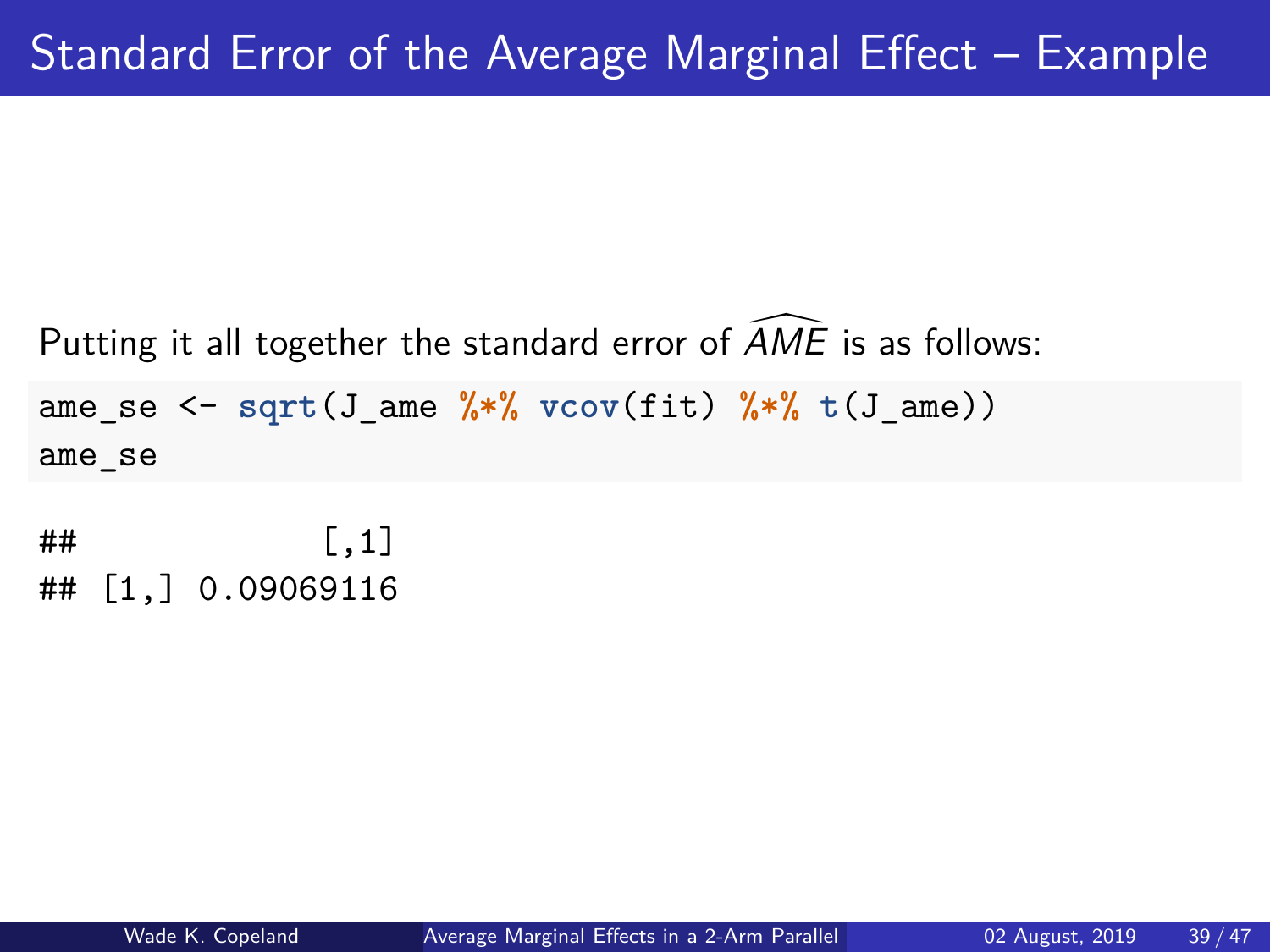## <span id="page-39-0"></span>Section 5

## [Statistical Inference](#page-39-0)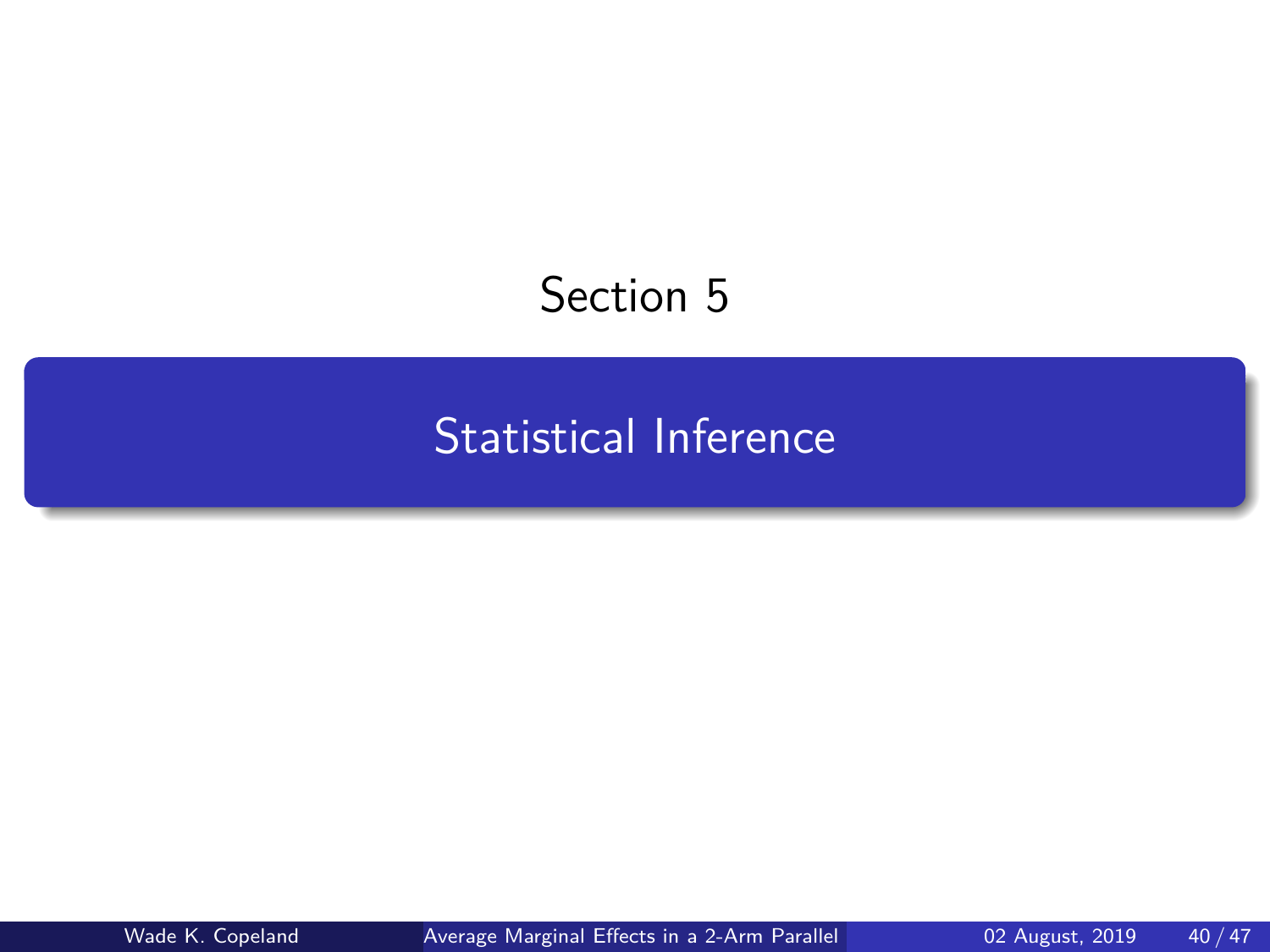## Statistical Inference

The final piece of the puzzle is to apply inferential statistics to test the null hypothesis of no average marginal treatment effect and calculate confidence intervals.

We can test the null hypothesis,  $H_0$ :  $\overline{AME} = 0$ , by using a simple Z-test.

$$
Z_{obs} = \frac{\widehat{AME} - \widehat{AME}_{H_0}}{SE(\widehat{AME})} = \frac{\widehat{AME}}{SE(\widehat{AME})}
$$

Under a true null  $Z \sim N(0, 1)$ . Therefore under the assumption that the null hypothesis of no average marginal treatment effect is true, the P-value is two times the upper tail probability of observing  $Z_{obs}$  or greater. The 95% confidence interval for  $\overline{AMF}$  is then:

$$
\widehat{\text{AME}} \pm Z_{.975}SE(\widehat{\text{AME}}) = \widehat{\text{AME}} \pm 1.96SE(\widehat{\text{AME}})
$$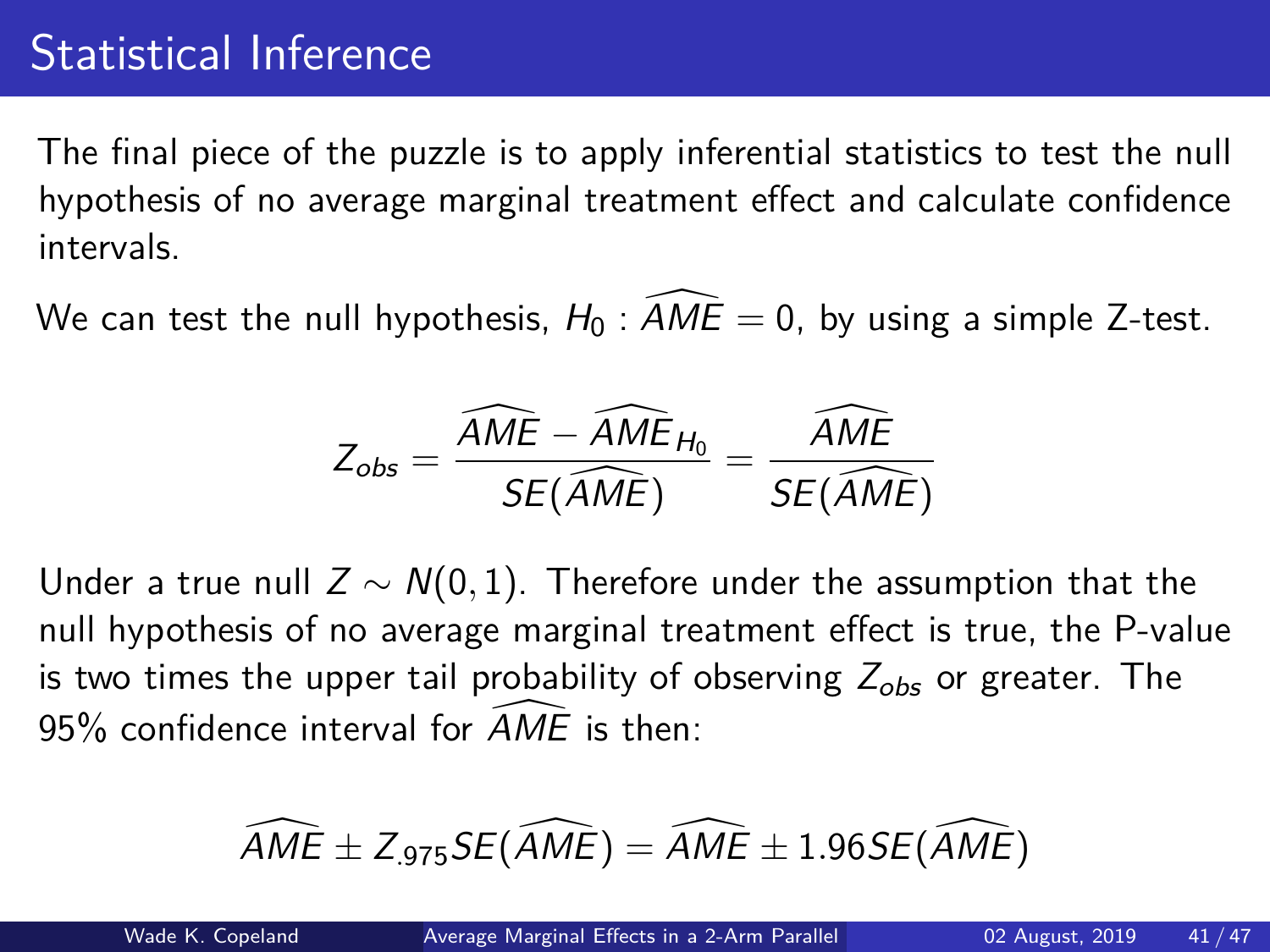To show statistical inference in application we continue where we left off.

The p-value is calculated below and shows that we can reject the null hypothesis of no average marginal treatment effect with gusto!

```
z <- (coef(fit)[1] + coef(fit)[4]*mean(d$S))/ame_se
p <- 2*pnorm(abs(z), lower.tail = FALSE)
p
```
## [,1]  $\#$ # [1,] 0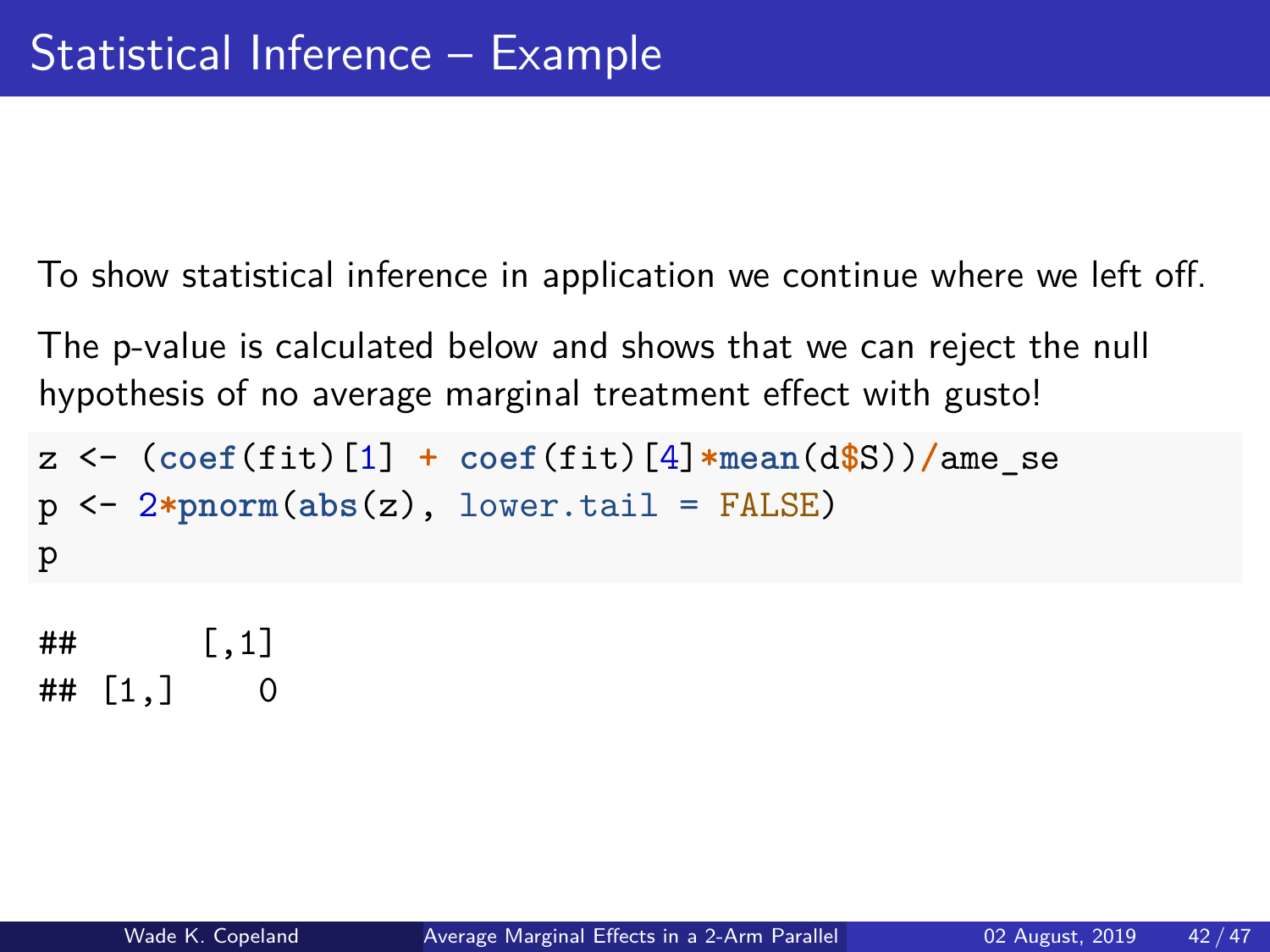The lower and upper 95% confidence limits are calculated below. The results show that there is good evidence that the population AME lies between the bounds  $6.07$  and  $6.42^6$ .

```
ci_lb <- (coef(fit)[1] + coef(fit)[4]*mean(d$S)) -
  1.96*ame_se
ci_ub <- (coef(fit)[1] + coef(fit)[4]*mean(d$S)) +
  1.96*ame_se
paste("[", round(ci_lb, 2), ", ", round(ci_ub, 2), "]",
      sep = "")
```
## [1] "[6.07, 6.42]"

 $6$ Specifically, if we repeat the experiment many times, calculating the confidence interval each time, we would expect them to contain the population AME 95% of the time.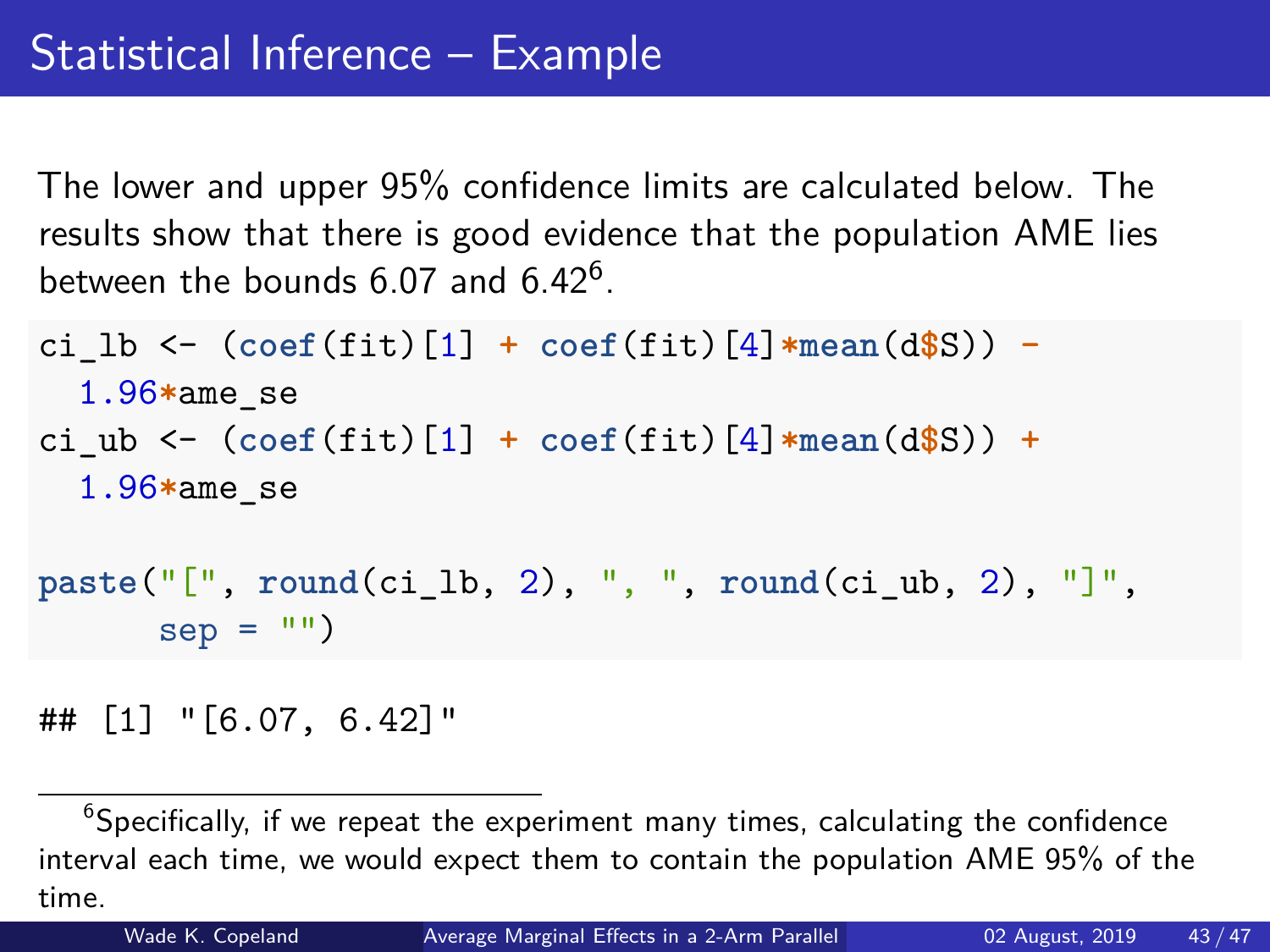## <span id="page-43-0"></span>Section 6

## **[Questions](#page-43-0)**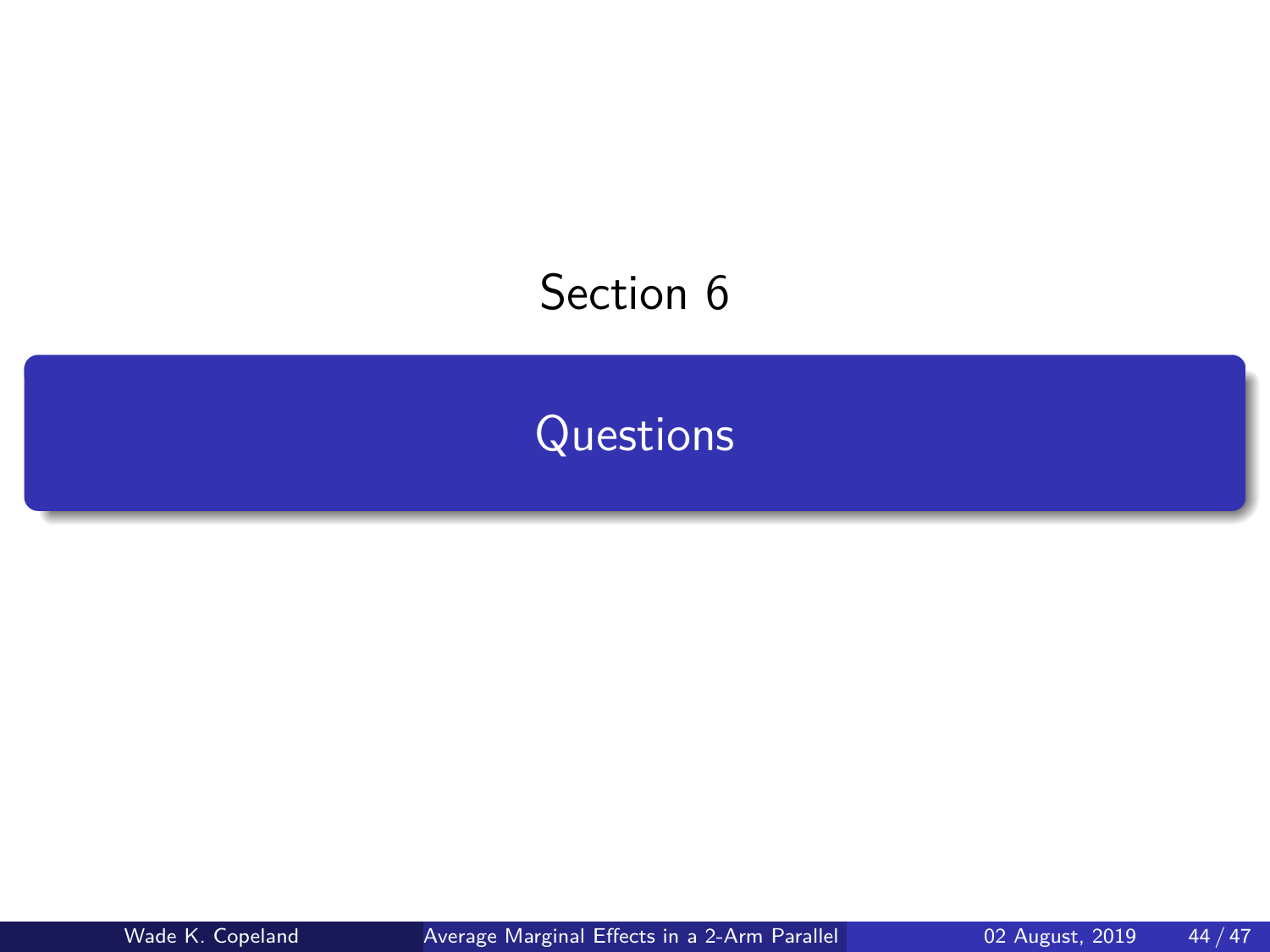### References

<span id="page-44-0"></span>

Bain, Lee J and Engelhardt, Max, 2000 Introduction to probability and mathematical statistics Brooks/Cole.

<span id="page-44-3"></span>

Doob, J. L., 1935

The Limiting Distributions of Certain Statistics Annals of Mathematical Statistics, 6, 160—169.

<span id="page-44-1"></span>

Dowd, Bryan E and Greene, William H and Norton, Edward C, 2014 Computation of standard errors Health services research, 49(2), 731-750.

#### <span id="page-44-2"></span>Efron, Bradley, 1979

Bootstrap methods: another look at the jackknife

Annals of Statistics, 7, 1–26.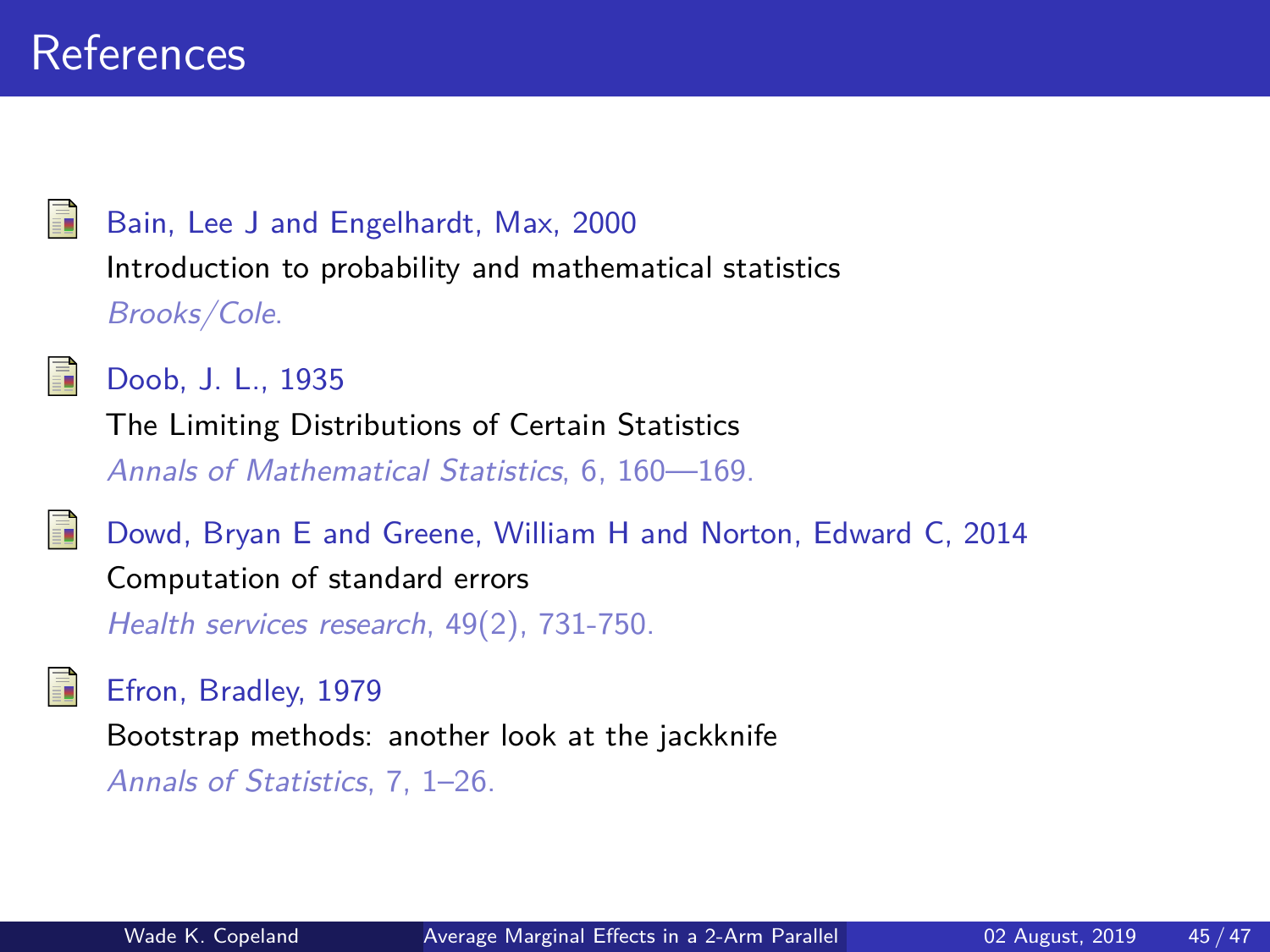### References

<span id="page-45-0"></span>

Greene, William H, 2003

Econometric analysis

Pearson Education India.

<span id="page-45-3"></span>Hernán, Miguel Angel, 2004 A definition of causal effect for epidemiological research Journal of Epidemiology & Community Health 58(4), 265-271.

<span id="page-45-1"></span>Hernán, Miguel A and Robins, James M, 2006 Estimating causal effects from epidemiological data Journal of Epidemiology & Community Health 60(7), 578-586.

<span id="page-45-2"></span>Kraemer, Helena Chmura, 2000 Pitfalls of multisite randomized clinical trials of efficacy and effectiveness Schizophrenia Bulletin 26(3), 533–541.